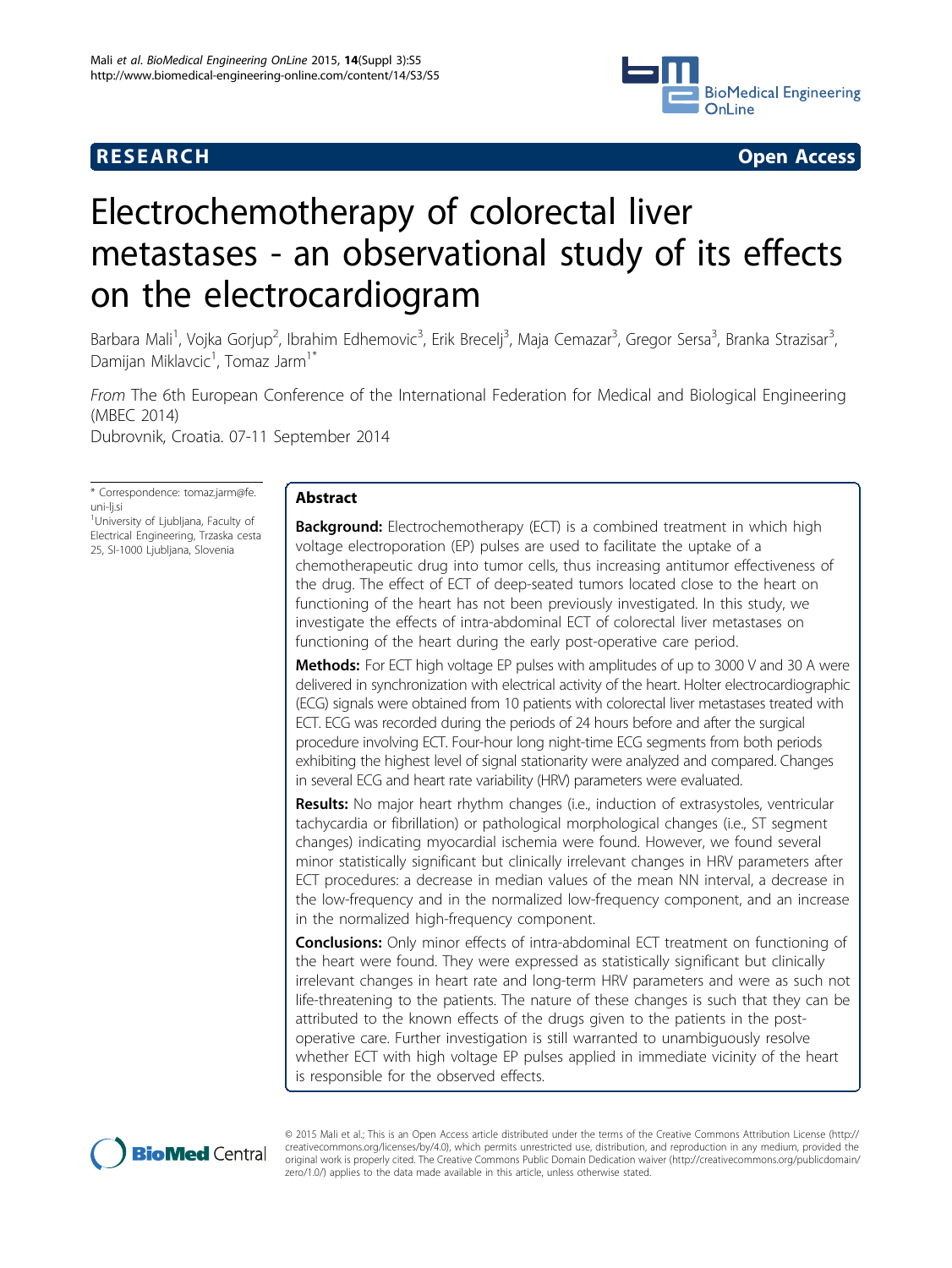# Background

Electroporation-based techniques, like electrochemotherapy (ECT), gene electrotransfection and non-thermal irreversible electroporation, are becoming a viable option for treatment of internal, deep-seated tumors and tissues (e.g., in bones, brain, liver, lung, prostate, kidney, colon and esophagus). In such cases, surgical, percutaneous or endoscopic procedures are used to gain access to the treatment area [[1-18\]](#page-14-0). These advanced treatment procedures thus provide new possibilities for restoring, correcting or modifying physiological functions but, at the same time, because of their novelty, complexity and technical specificity, may also introduce new risks to patients. One of potential new risks is that application of electroporation (EP), i.e. high voltage electric pulses could interfere with functioning of the heart. In particular, in treatment of deep-seated tumors, the electric current can propagate through a larger volume of tissue surrounding the treated region due to absence of a protective barrier of the skin, relatively large inter-electrode distances, and high electric conductivity of internal tissues and organs, which is even further increased due to EP itself [[19\]](#page-14-0). Therefore, an increased probability of EP pulses affecting the cardiac muscle and thus potentially causing heart-related effects exists in ECT treatment of deep-seated tumors located close to the heart (e.g. in liver, lung or esophagus) with respect to the same treatment applied to cutaneous or subcutaneous tumors. If the electric field distribution is such that the heart lies in the reversibly electroporated area, premature action potentials are generated causing cardiac arrhythmias [[8\]](#page-14-0).

During the study of intra-abdominal ECT of colorectal liver metastases at the Institute of Oncology Ljubljana, Slovenia [\[5,6](#page-14-0)] tumors located relatively close to the heart and surrounded with highly conductive tissue were treated with electric pulses with voltage and current amplitudes of up to 3000 V and 50 A respectively. Pulses were delivered synchronized with the ECG. Needle electrodes were inserted into liver tissue during open surgery at inter-electrode distances of up to 3 cm. Such conditions lead to increased probability of interaction of EP pulses with functioning of the heart. Indeed, according to published studies on non-thermal irreversible EP, where EP pulses with the same characteristics are applied as in ECT of colorectal liver metastases (although more pulses are used than in ECT), different effects on functioning of the heart were observed. Minor and major hemodynamic changes were reported, as well as cardiologic changes due to unsynchronized irreversible EP pulse delivery, such as systolic hypertension, supraventricular tachycardia, ventricular tachycardia with pressure drops, ventricular fibrillation, ST segment elevation and changes in T wave morphology [\[7,8\]](#page-14-0). In these studies, major cardiologic changes (ventricular arrhythmias) were terminated by defibrillation, whereas minor effects in general subsided after EP pulse delivery. However, even when delivery of irreversible EP pulses was synchronized with the absolute refractory period of the heart cycle, minor cardiac arrhythmias could still be induced [[8](#page-14-0)]. The authors also reported that the ST segment elevation appearing due to myocardial ablation with synchronized irreversible EP pulses gradually disappeared but the situation did not normalize completely during the 45 min observation period after the treatment. Nevertheless, no myocardial injury was observed [[8\]](#page-14-0). The use of ECG synchronization during IRE treatment has thus been greatly explored in the literature and has become a standard for clinical IRE therapy when treating tumors in close proximity to the heart [\[7,8,10,20](#page-14-0)[-22\]](#page-15-0).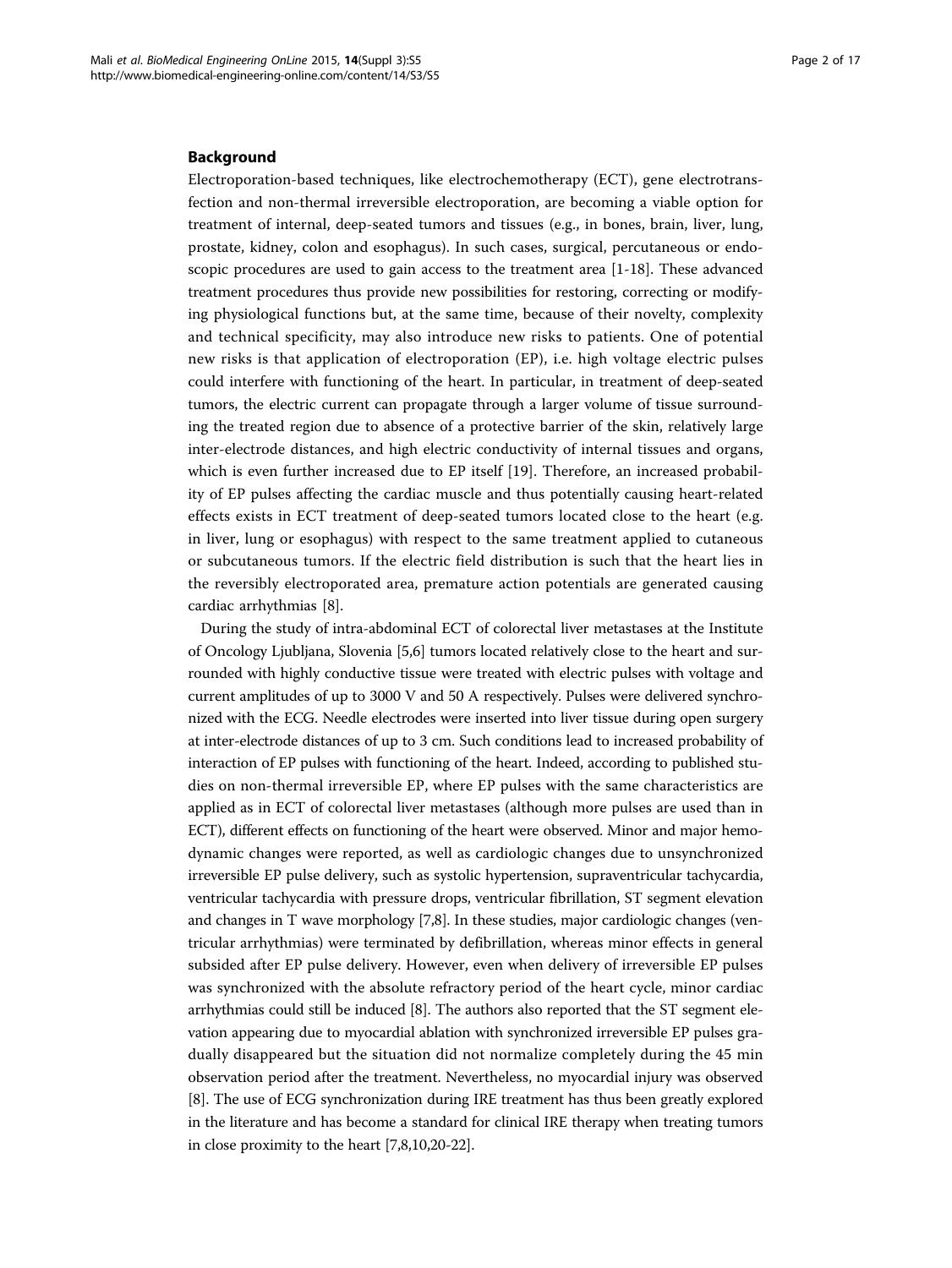During the clinical study on safety and feasibility of ECT of colorectal liver metastases at the Institute of Oncology Ljubljana we experienced no obvious or clinically relevant immediate or short-term effects of EP pulses on functioning of the heart during the treatment itself. Nevertheless, the observations summarized in the previous paragraph lead to the hypothesis that EP pulse delivery in close vicinity of the heart even when synchronized with ECG could induce measurable effects on functioning of the heart that could remain visible several hours after the treatment. The aim of this study was thus to explore these effects by evaluating changes in ECG during the early post-operative care of patients within 24 hours after intra-abdominal surgery and ECT of colorectal liver metastases.

# Methods

# Patients and the study

The study of changes in ECG of patients during early post-operative care after intraabdominal electrochemotherapy (ECT) procedure was part of the prospective pilot clinical study conducted at the Institute of Oncology in Ljubljana (EudraCT number: 2008-008290-54; [ClinicalTrials.gov:](ClinicalTrials.gov) NCT01264952). The objective of this study was to examine safety and feasibility of ECT of colorectal liver metastases [[5](#page-14-0),[6](#page-14-0)] with 16 patients included in the study.

Ambulatory 9-lead ECG records (I, II, III, aVR, aVL, aVF, V1, V3, V6) of approximately 24-hours duration were recorded on the day before and after intra-abdominal ECT procedure. ECG signals were sampled at 200 Hz and acquired using a holter system (SpiderView, ELA Medical, France). These ECG signals were used to investigate changes in functioning of the heart in early post-operative care. Holter recording before and after ECT was not possible for patients number 1, 2 and 8 and the signals recorded on patients number 3, 11 and 16 could not be used due to technical reasons. ECG signals from ten patients were thus included in the analysis. The main characteristics of these ten patients and their tumors are presented in Table [1;](#page-3-0) further patients' details can be found in [[6](#page-14-0)]. The patients recruited in the study had no serious preexisting cardiac condition.

# Electrochemotherapy procedure

The protocol of the clinical study was described in detail elsewhere [[5,6](#page-14-0)]. Here it is summarized briefly and with emphasis on details pertinent to the investigation of the effects of ECT on ECG.

ECT procedures were performed under combined general and thoracic epidural anesthesia (TEA). Epidural catheter was placed at T8-12 interspaces before anesthesia, and a test dose of lidocaine (60 mg) was injected. 30 minutes before surgical incision, all patients received the prophylactic antibiotics cefazolin  $(2 g)$  and metronidazole (500 mg) as a rapid intravenous infusion. The patients received 25-50mg of levobupivacaine epidurally during the operation, according to analgesic needs. General anesthesia was induced with sufentanyl, propofol, and vecuronium, and after tracheal intubation, maintained with sevoflurane in 40% oxygen-nitrous oxide balance. A bolus of local anesthetic levobupivacaine (between 10 to 15 mg) was administered epidurally about five minutes before surgical incision. Additional epidural levobupivacaine and intravenous vecuronium and sufentanyl were administered during the operation as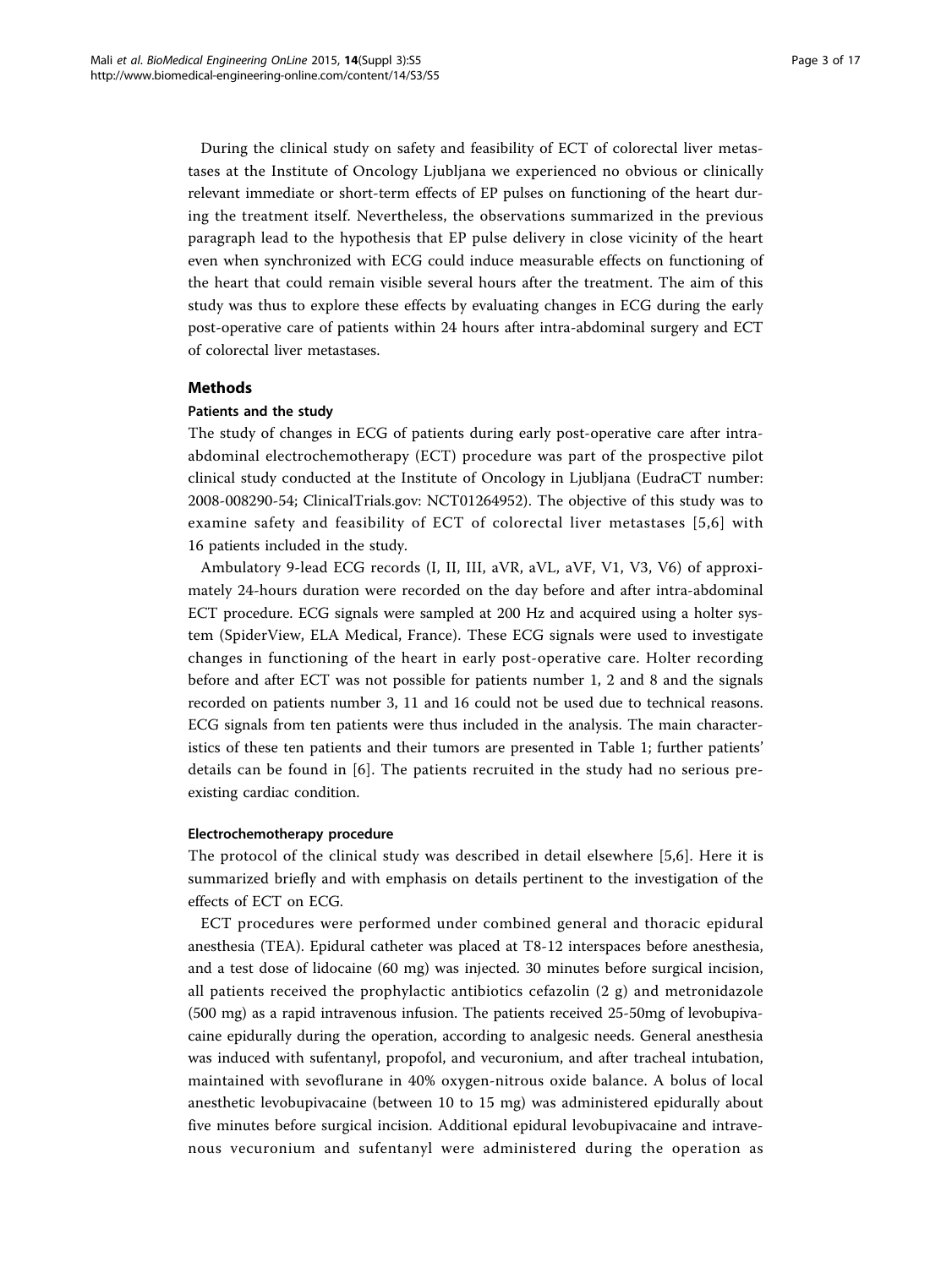Mali et al.

| <b>PATIENT</b> |   |    |                                                | <b>TUMOR</b>               |                                                             | ELECTROPORATION PULSE DELIVERY               |                              |                                  |                                   |                                   |                          |                                                  |
|----------------|---|----|------------------------------------------------|----------------------------|-------------------------------------------------------------|----------------------------------------------|------------------------------|----------------------------------|-----------------------------------|-----------------------------------|--------------------------|--------------------------------------------------|
|                |   |    | No. Sex Age Pre-existing<br>cardiac conditions | Metastasis                 | Two largest<br>perpendicular<br>diameters (cm) <sup>b</sup> | Electrode geometry,<br>length of active part | No. of<br>electrodes<br>used | No. of EP<br>pulses<br>delivered | Average<br>voltage<br>applied (V) | Average<br>current<br>applied (A) | Energy<br>applied<br>(J) | <b>Total energy</b><br>applied to<br>patient (J) |
| 4              | M | 56 | none                                           | M1<br>M <sub>2</sub>       | $1.0 \times 1.0$<br>$2.0 \times 1.0$                        | variable, 3 cm                               | 5<br>6                       | 65<br>72                         | 1695<br>1875                      | 16.69<br>19.67                    | 196.1<br>275.1           | 471.2                                            |
| 5.             | M | 54 | none                                           | M1<br>M <sub>2</sub><br>M3 | $2.0 \times 2.0$<br>$1.0 \times 1.0$<br>$0.7 \times 0.7$    | variable, 3 cm                               | 6                            | 110<br>64<br>53                  | 2810<br>2131<br>2024              | 29.72<br>21.89<br>31.21           | 867.2<br>314.4<br>386.3  | 1567.9                                           |
| 6              | M | 69 | hypertension, mild<br>mitral regurgitation     | M1<br>M <sub>2</sub>       | $3.5 \times 2.5$<br>$1.5 \times 1.5$                        | fixed, 3 cm                                  | $\overline{7}$               | 672<br>96                        | 713<br>713                        | 6.67<br>6.30                      | 321.8<br>47.4            | 369.2                                            |
| $\overline{7}$ | M | 59 | none                                           | M1<br>M <sub>2</sub>       | $1.0 \times 1.0$<br>$1.5 \times 1.2$                        | variable, 3 cm                               | 5                            | 64<br>64                         | 1052<br>1100                      | 10.58<br>11.74                    | 75.7<br>89.6             | 165.3                                            |
| 9              |   | 38 | none                                           | M1<br>M <sub>2</sub>       | $1.0 \times 1.0$<br>$1.0 \times 1.0$                        | variable, 3 cm                               |                              | 64<br>64                         | 1778<br>1778                      | 26.82<br>24.16                    | 312.1<br>266.4           | 578.5                                            |
| 10             | M | 69 | hypertension                                   | M1<br>M <sub>2</sub>       | $1.7 \times 1.0$<br>$1.0 \times 1.0$                        | variable, 3 cm                               |                              | 64<br>64                         | 1924<br>1744                      | 24.40<br>17.25                    | 304.7<br>177.7           | 482.4                                            |
| 12             | F | 57 | hypertension                                   | M1<br>M <sub>2</sub>       | $2.5 \times 2.5$<br>$1.8 \times 1.1$                        | fixed, 3 cm                                  |                              | 288<br>384                       | 713<br>713                        | 9.02<br>8.24                      | 184.4<br>22.0            | 406.4                                            |
| 13             | M | 63 | hypertension                                   | M1                         | $3.0 \times 2.5$                                            | variable, 3 cm                               | 5                            | 75                               | 2421                              | 46.13                             | 5976.0                   | 5976.0                                           |
| 14             | M | 61 | hypertension                                   | M1<br>M <sub>2</sub>       | $1.0 \times 1.0$<br>$1.0 \times 1.0$                        | fixed, 3 cm                                  |                              | 96<br>288                        | 718<br>718                        | 4.59<br>3.77                      | 32.0<br>81.5             | 113.5                                            |
| 15             |   | 62 | hypertension                                   | M1<br>M <sub>2</sub>       | $3.5 \times 3.0$<br>$3.0 \times 3.0$                        | variable, 3 cm                               | 6<br>6                       | 104<br>111                       | 2533                              | 31.50                             | 802.6                    | $1605.2^c$                                       |

<span id="page-3-0"></span>

| Table 1. Main characteristics of the patients, tumors and EP pulse delivery for individual patient and tumor |  |  |  |  |
|--------------------------------------------------------------------------------------------------------------|--|--|--|--|
|--------------------------------------------------------------------------------------------------------------|--|--|--|--|

a Patient numbers according to Edhemovic et al. [\[6\]](#page-14-0), where more patients' details can be found. For patients not included in this study see the explanation in the Methods section.

<sup>b</sup> The two longest perpendicular tumor diameters were estimated using ultrasound imaging during intra-abdominal surgery.

<sup>c</sup> The data for voltage and current in tumor M2 in patient No. 15 was corrupted; therefore the total energy applied to the patient was estimated as twice the energy applied to tumor M1 since almost the same parameters of EP pulse delivery were used for both tumors.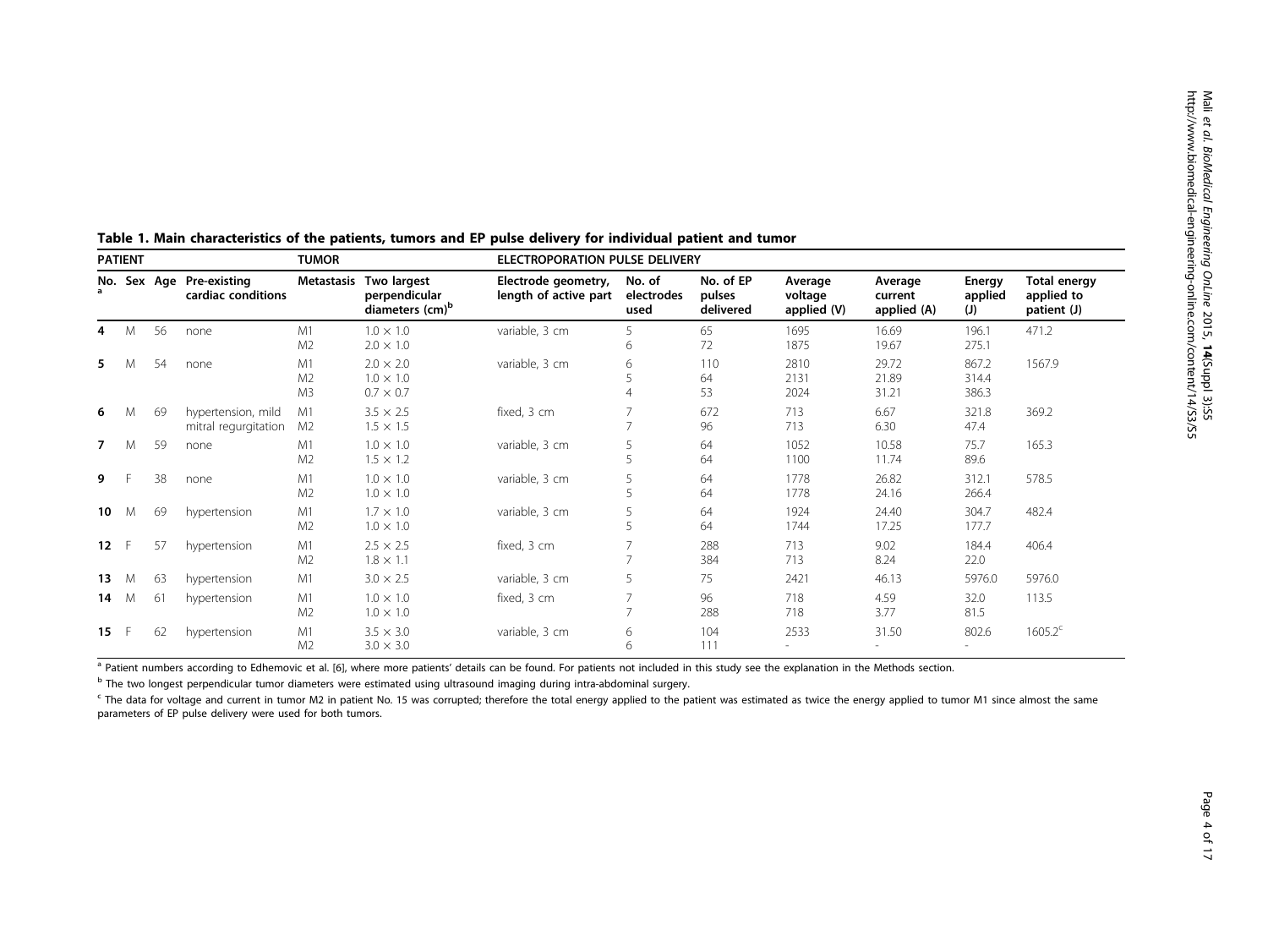appropriate. Epidural analgesia (continuous epidural infusion of 0.25% levobupivacaine) with rate 3-6 mL/hour and with patient controlled analgesia (PCA) demand dose of 4 ml (lock out time 30 minutes) was continued in all patients postoperatively. During post-operative care, patients also received intravenously opioid analgesic piritramide, non-opioid analgesic metamizole and antiemetic metoclopramide as required. In the case of hypotension, an infusion of vasopressor norepinephrine in low dose (range from  $0.01$  -  $0.2 \mu g/kg/min$ ) was administered in order to maintain optimal blood pressure. At night, patients received another dose of the analgesic metamizole and the antipsychotic haloperidol.

ECT was performed during open surgery that was primarily performed to treat larger, unresectable or difficult-to-treat liver metastases [[6\]](#page-14-0). To reach the tumors, two types of needle electrodes were used: individual needle electrodes for variable geometry positioning (VG1240, IGEA, Italy) with either a 3 or 4 cm long active (conductive) part and a diameter of 1.2 mm; and electrodes with fixed hexagonal geometry (N-30-HG, IGEA, Italy) with a 3 cm long active part, an electrode diameter of 0.7 mm and a fixed distance between the outer electrodes of 1.7 cm. The decision about selection of variable or fixed geometry electrodes depended on the tumor location and size. Four to six electrodes with variable geometry were used for larger tumors and tumors located deep inside the liver, whereas the electrodes with fixed hexagonal geometry were used for tumors located on the liver surface. When electrodes for variable geometry were used, a patient-specific treatment plan was prepared before the ECT procedure based on abdominal cross-sectional CT or MRI images. Treatment planning took into account the size and location of individual tumors and major blood vessels in order to define the number and geometrical distribution of the electrodes, distances between the electrodes, pairs of electrodes for EP pulse delivery, and voltages of EP pulses for each pair of the electrodes [[2,5,6](#page-14-0)[,23](#page-15-0)-[25](#page-15-0)]. These procedures were described in detail in [[24,25](#page-15-0)] and are available at [www.visifield.com](http://www.ncbi.nlm.nih.gov/pubmed/25684630?dopt=Abstract).

ECT procedure was performed as follows. First, needle electrodes were inserted into the tumor and the immediate surrounding tissue according to the treatment plan. The chemotherapeutic drug bleomycin was then administered intravenously in bolus with a dose of 15 mg/m<sup>2</sup>. Delivery of EP pulses was started eight minutes after bleomycin administration. Eight EP pulses of 100 μs duration were delivered for each pair of the electrodes by the electric pulse generator Cliniporator Vitae (IGEA, Carpi, Italy).

The delivery of EP pulses was synchronized with ECG via AccuSync 42, an external R wave triggering device (AccuSync, USA). The ECG signal was acquired by the Accu-Sync 42 independently of the regular ECG monitoring by the anesthesiologist. The AccuSync 42 detects the R wave of each individual heartbeat early on the ascending slope of the R wave and provides a trigger to Cliniporator Vitae. Cliniporator Vitae delivers pulses 50 ms after a valid trigger pulse, thus avoiding the so-called vulnerable period of the ventricles (the T-wave). Validation of trigger pulses is performed by a built-in synchronization algorithm.

The exact protocol of EP pulse delivery depended on the type of electrodes (for more details see also Table [1](#page-3-0)). In all cases 8 EP pulses with 100 θs duration were delivered for each electrode pair. Patients number 4, 7, 9, 10 and 15 were treated using electrodes for variable geometry. EP pulses were delivered in trains of 8 pulses with one EP pulse per valid trigger pulse. Patient number 13 was also treated using electrodes for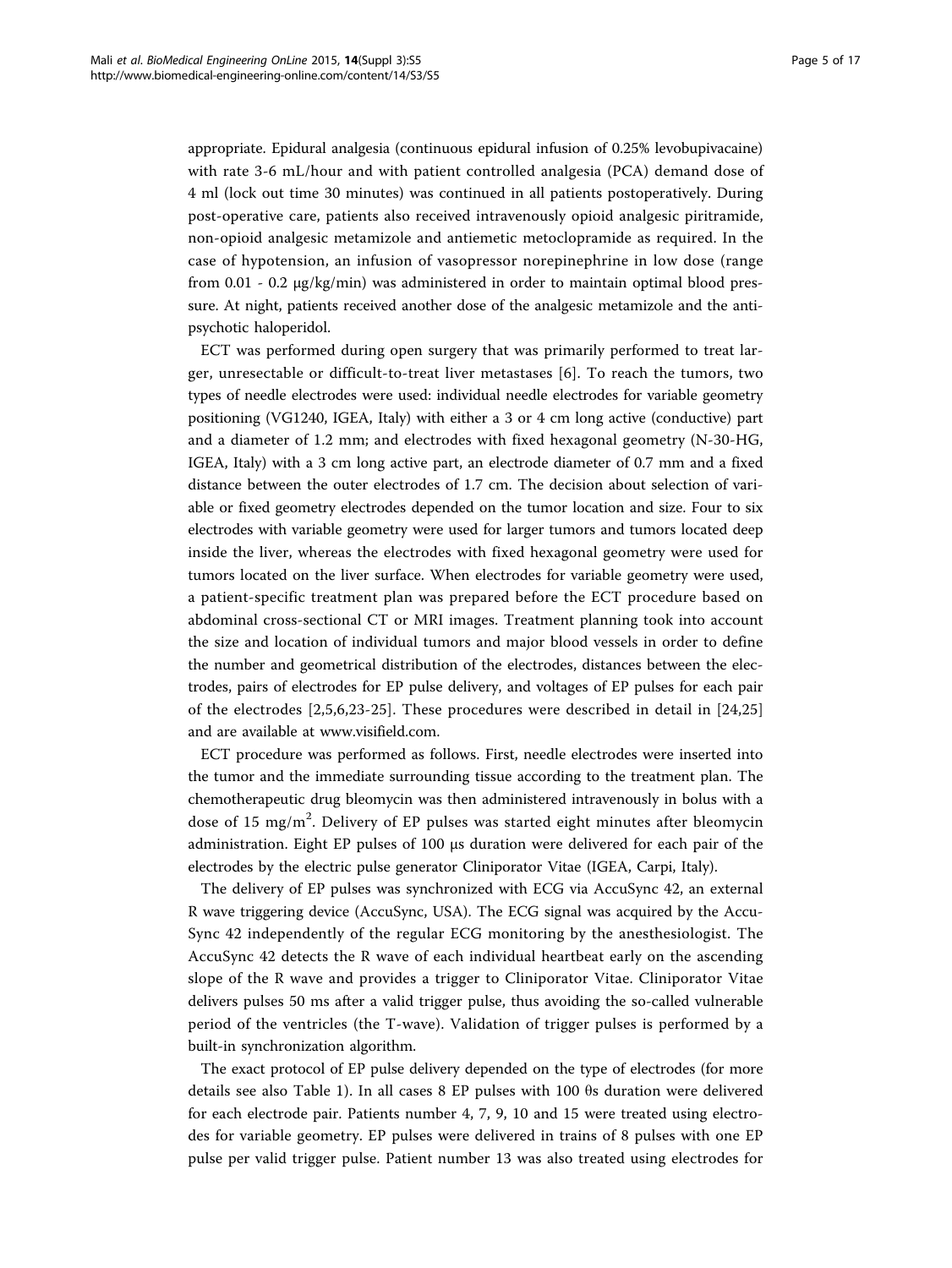variable geometry, the pulses however were delivered in subgroups of 4 pulses per valid trigger pulse at a repetition frequency of 1 kHz and with EP pulse polarity reversal between the two subgroups. Patients number 6, 12 and 14 were treated using electrodes with fixed hexagonal geometry. EP pulses were delivered in subgroups of 4 pulses per valid trigger pulse at a repetition frequency of 5 kHz and with EP pulse polarity reversal between the two subgroups. For variable electrode geometry the total number of pulses delivered to a tumor as well as voltage amplitudes depended on the treatment plan. For fixed electrode geometry on the other hand the total number of pulses (96 pulses per application) as well as the voltage amplitude (730 V) was fixed. See Table [1](#page-3-0) for more details.

# ECG analysis

Analysis was performed on ECG signals recorded continuously over periods of 24 hours and was based on comparison of parameters derived from comparable periods before and after ECT procedure. The night-time interval between 0:00 and 4:00 a.m. was selected for analysis because activity of patients was found to be minimal during this period and therefore the corresponding ECG signals were relatively stationary. ECT was performed during daytime, usually before 12:00 a.m. so the two extracted parts of ECG signals for every patient were separated by 24 hours.

In order to detect and classify heartbeats, the initial processing of extracted fourhour long ECG signals was performed using a previously developed algorithm, which is described in detail elsewhere [[26,27\]](#page-15-0). Briefly, this algorithm is an extended QRS detector which provides the Q, R and T peak locations and classifies individual heartbeats as either normal or abnormal (i.e., abnormal ECG shape or heart rhythm). For proper functioning of this algorithm, an ECG lead with high R wave amplitude and large dynamics within QRS complex in comparison to other parts of ECG signal are required. ECG leads I, II and V6 fulfil these requirements and were analyzed for all patients. For each patient individually, the ECG lead resulting in the highest number of detected heartbeats and the lowest number of abnormal heartbeats was selected as the most appropriate for further analysis. The number of ST segments deviating from the normal level was identified from the selected ECG lead using commercial holter analysis software (SyneScope, ELA Medical, France).

For reliable analysis of heart rate variability (HRV), noise-free 5 min long subsegments with a small number of abnormal heartbeats are required [\[28,29](#page-15-0)]. The threshold value for acceptable proportion of abnormal heartbeats for HRV analysis was initially chosen to be 1%. Each four-hour long ECG signal was divided into twelve 20-min long segments and one 5-min subsegment was extracted from each 20-min segment for HRV analysis. Each 20-min segment was scanned from its beginning for the first occurrence of a 5-min subsegment with less than 1% of abnormal heartbeats that at the same time started at least 10 minutes after the end of the 5-min subsegment from the preceding 20-min segment. A 5-min subsegment fulfilling both requirements was extracted and used for HRV analysis. If no 5-min subsegment from a given 20-min segment could be extracted at the 1% threshold value for abnormal heartbeats, the threshold value was gradually increased in increments of 1% (up to 5%) and the selection procedure was repeated until a suitable 5-min subsegment was found. The upper limit of 5% for the percentage of acceptable abnormal heartbeats was adopted from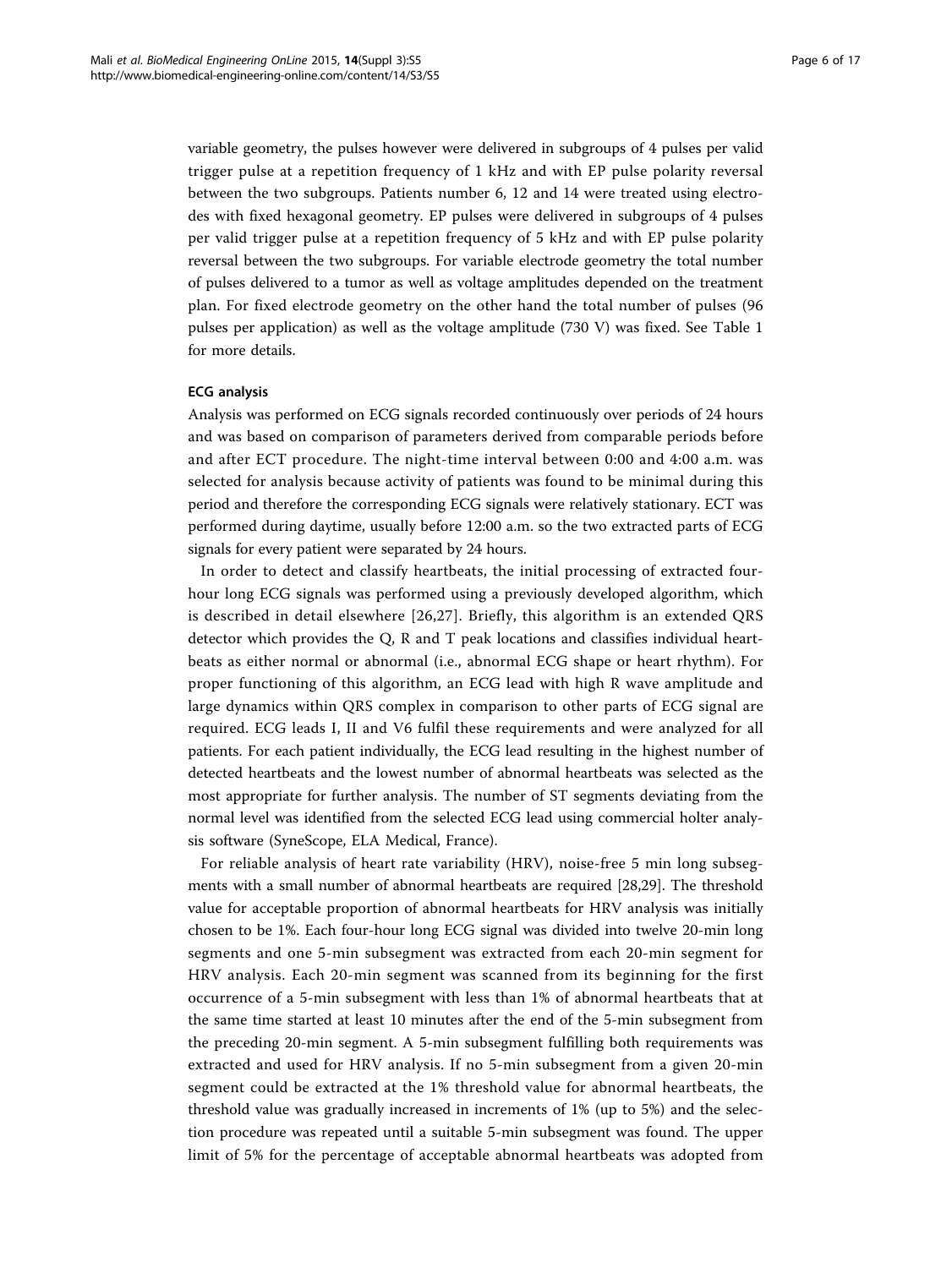[[30\]](#page-15-0) where the authors analyzed the effects of editing abnormal heartbeats on calculation of HRV measures.

The whole procedure thus resulted in twelve selected 5-min segments for each ECG record that were appropriate for HRV analysis. They were additionally manually inspected for correctness of R peak detection, location and heartbeat classification and, if necessary, corrected to assure correct identification and classification of every single heartbeat. We developed software (using Matlab, MathWorks, USA) with graphical user interface for easy and rapid screening and checking for correctness of the located feature points and classification of heartbeats [[31\]](#page-15-0). After screening and editing of R peak data, the locations of Q and T peaks were also verified (and corrected if necessary) but only for heartbeats classified as normal since the locations of Q and T peaks of abnormal heartbeats were unreliable and thus inappropriate for the analysis.

# Assessment of QT intervals

QT interval is usually defined as the interval between the start of a Q wave and the end of a T wave within an individual normal heartbeat. However, we used an interval between the Q peak and the T peak (peak-to-peak QT intervals, denoted as ppQT), because Q and T peaks are much easier to detect reliably than the start of a Q wave and the end of a T wave. The corrected ppQT intervals (denoted as ppQTc intervals) were determined for each heartbeat as the ppQT interval divided by the square root of the corresponding RR interval, following the common definition of the corrected QT interval.

# Assessment of heart rate variability

Heart rate variability (HRV) analysis deals with fluctuations in RR interval time series between normal adjacent QRS complexes. Normal QRS complexes are those resulting from the sinoatrial node depolarization, and the associated RR intervals are frequently referred to as NN intervals [[28\]](#page-15-0). The RR interval series obtained from regular ambulatory ECG recordings are usually not directly suitable for HRV analysis because of inclusion of abnormal RR intervals, which is known to affect the results of HRV analysis in general and of frequency-domain HRV analysis in particular [\[28\]](#page-15-0). Therefore, additional preprocessing of RR interval series was needed in order to improve reliability of HRV analysis.

After manual editing of RR intervals from each selected 5-min subsegment of the ECG signals in the previous step, 1% or less abnormal heartbeats in each 5-min subsegment were required in order to minimize the error in subsequent calculation of HRV parameters. If this requirement was not met initially for a given subsegment, it was replaced with a new one, i.e., with the first next 5-min subsegment from the same 20 minutes long segment according to the requirements for selection and extraction of ECG subsegments as described above.

In the next step the 5-min subsegments were edited using cubic spline interpolation method to replace abnormal RR intervals with the interpolated RR intervals. This approach is considered superior to simple deletion of abnormal RR intervals [\[32](#page-15-0)]. An NN interval sequence of only normal RR intervals was thus obtained. The NN interval sequence was of course an irregularly sampled sequence (sampling intervals not of the same length). For frequency domain HRV analysis it was converted to a corresponding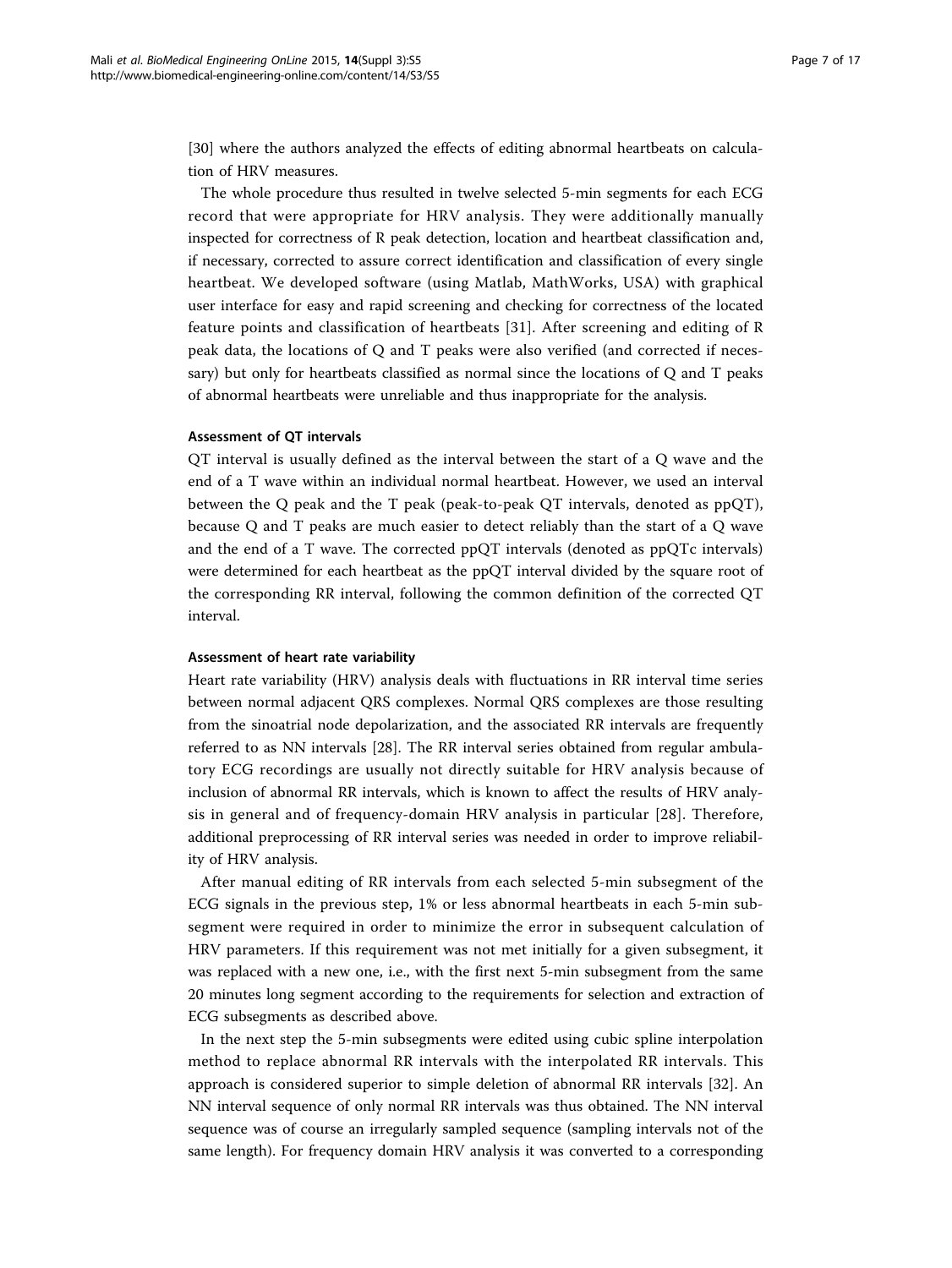regularly sampled sequence. Cubic spline interpolation method at 1 kHz sampling rate was used to fit the non-equidistant NN sequence data. The resulting curve was then downsampled to 4 Hz sampling rate [\[27\]](#page-15-0). This equidistantly sampled NN sequence was finally used for frequency domain HRV analysis.

Following the recommendations in the literature for short-term ECG recordings [[28](#page-15-0)], several commonly used linear HRV measures in time domain (mean NN, SDNN, SDSD, RMSSD, pNN50) and frequency domain (LF, nLF, HF, nHF, LF/HF), as well as nonlinear measures (Poincaré diagram descriptors, SD1, SD2 and SD1/SD2) were calculated from the NN interval sequences for each 5-min segment included in the analysis (for details see Table 2). Linear detrending of NN interval sequences was performed before calculation of HRV measures except for the mean NN interval and Poincaré descriptors to remove the low frequency baseline trend component. HRV measures were calculated for all twelve 5-min segments of each ECG signal. The median value for each HRV measure was calculated over all patients, separately for ECG signals recorded before and after ECT procedure. The comparison of these median values was then used for evaluation of the effects of ECT procedure on functioning of the heart. All calculations were performed in Matlab using our own tool for ECG and HRV analysis developed previously [[31](#page-15-0)].

Frequency-domain HRV measures were initially calculated from power density spectra estimated with non-parametric FFT-based Welch's periodogram method using

|                                                                                                                                                                                                                |                 | Parameter Unit Description                                                                                                                                                                                |  |  |
|----------------------------------------------------------------------------------------------------------------------------------------------------------------------------------------------------------------|-----------------|-----------------------------------------------------------------------------------------------------------------------------------------------------------------------------------------------------------|--|--|
|                                                                                                                                                                                                                |                 | Time-domain measures                                                                                                                                                                                      |  |  |
| mean NN                                                                                                                                                                                                        | ms              | Mean of normal-to-normal (NN) intervals                                                                                                                                                                   |  |  |
| <b>SDNN</b>                                                                                                                                                                                                    | ms              | Standard deviation of NN intervals: an estimate of overall HRV                                                                                                                                            |  |  |
| <b>SDSD</b>                                                                                                                                                                                                    | ms              | Standard deviation of differences between adjacent NN intervals; an estimate of short-term<br>HRV; associated with parasympathetic activity                                                               |  |  |
| <b>RMSSD</b><br>Square root of the mean of the sum of the squares of differences between adjacent NN<br>ms<br>intervals; an estimate of short-term HRV; associated with parasympathetic activity               |                 |                                                                                                                                                                                                           |  |  |
| pNN50                                                                                                                                                                                                          | %               | Number of pairs of adjacent NN intervals differing by more than 50 ms divided by the total<br>number of all NN intervals                                                                                  |  |  |
|                                                                                                                                                                                                                |                 | <b>Nonlinear measures</b>                                                                                                                                                                                 |  |  |
| SD <sub>1</sub>                                                                                                                                                                                                | ms              | Standard deviation of the Poincaré plot perpendicular to the line-of-identity; the shortest<br>diameter of the fitted ellipse; an estimate of short-term HRV; associated with<br>parasympathetic activity |  |  |
| Standard deviation of the Poincaré plot along the line-of-identity; the longest diameter of<br>SD <sub>2</sub><br>ms<br>the fitted ellipse; an estimate of long-term HRV; associated with sympathetic activity |                 |                                                                                                                                                                                                           |  |  |
| SD1/SD2                                                                                                                                                                                                        |                 | Ratio of SD1 to SD2; describes the ratio of short-term to long-term HRV; describes the<br>relationship between parasympathetic and sympathetic activity                                                   |  |  |
|                                                                                                                                                                                                                |                 | Frequency-domain measures                                                                                                                                                                                 |  |  |
| LF                                                                                                                                                                                                             | ms <sup>2</sup> | Power in low frequency range (0.04-0.15 Hz); estimate of long-term HRV; reflects both<br>sympathetic and parasympathetic activity                                                                         |  |  |
| nLF                                                                                                                                                                                                            | n.u.            | Normalized power of LF; LF/(LF+HF)x100; estimate of long-term HRV; reflects both<br>sympathetic and parasympathetic activity                                                                              |  |  |
| HF                                                                                                                                                                                                             | ms <sup>2</sup> | Power in high frequency range (0.15-0.4 Hz); estimate of short-term HRV; reflects<br>parasympathetic (vagal) activity                                                                                     |  |  |
| nHF                                                                                                                                                                                                            | n.u.            | Normalized power of HF; HF/(LF+HF)x100; estimate of short-term HRV; reflects<br>parasympathetic activity                                                                                                  |  |  |
| LF/HF                                                                                                                                                                                                          |                 | Ratio between LF and HF range powers; describes the relationship between sympathetic<br>and parasympathetic activity, i.e. sympathovagal balance                                                          |  |  |

Table 2. Time-domain linear and nonlinear and frequency-domain HRV measures used in this study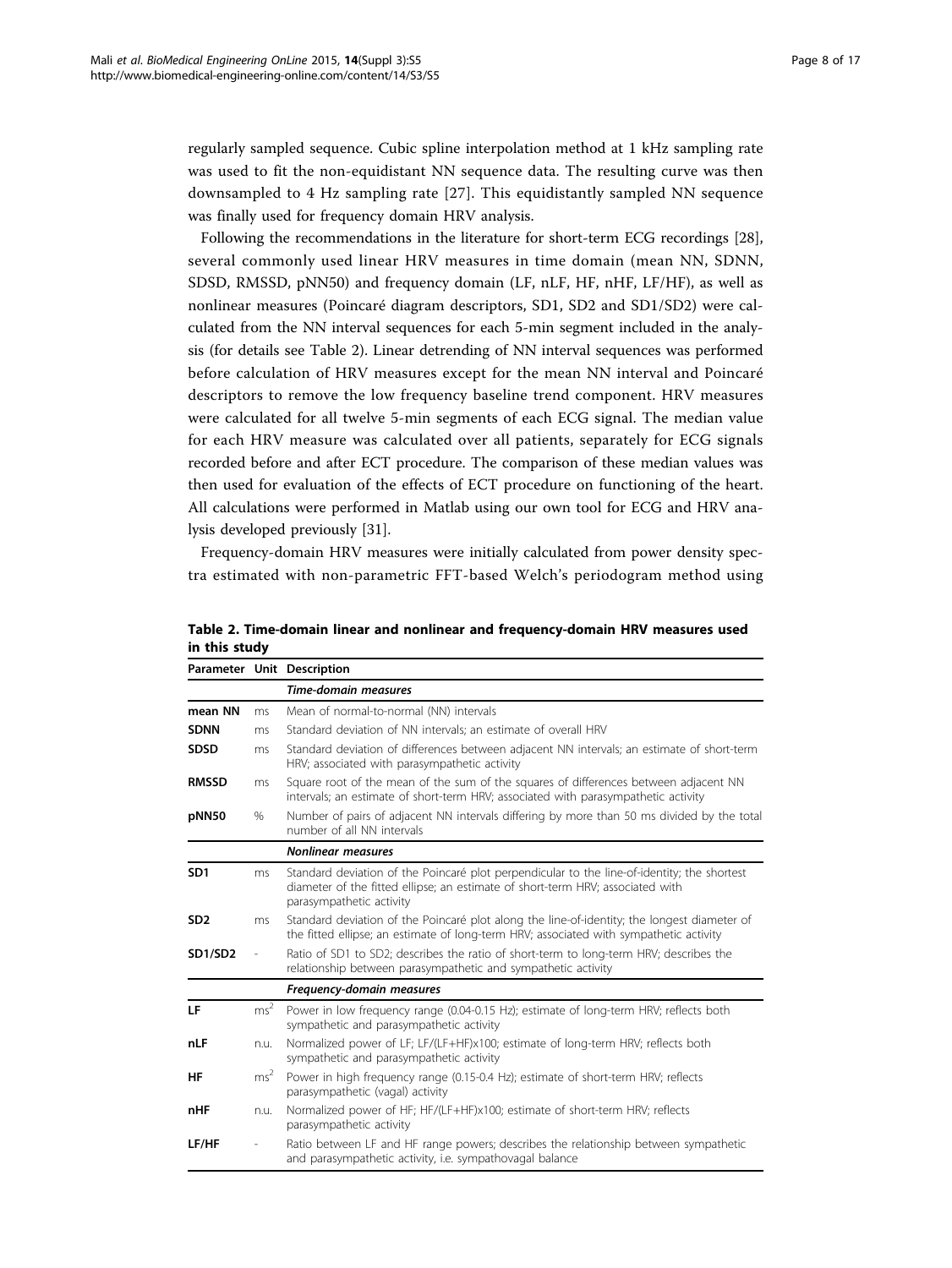Hamming window and with parametric autoregressive model-based method (AR model of the order 16 with coefficients determined based on Burg method) [[28,29\]](#page-15-0). Since both approaches resulted in practically indistinguishable results, only the results of autoregressive model-based calculation of frequency-domain HRV measures are reported.

# Assessment of parameters of EP pulse delivery

The time course of voltage and current during EP pulse delivery was recorded and stored for further analysis. These records allowed us to determine the number of EP pulses delivered to each tumor and to calculate the average values of voltage and current and the total energy applied to individual tumor and patient. The median value of voltage and current delivered within each train of eight EP pulses was first calculated. Then, the median of these median values for all trains of EP pulses delivered to individual tumor was used as a measure of the average voltage and current delivered to the tumor. Where more than one tumor was treated in a patient, the largest average voltage and current values were taken for statistical analysis. The energy applied to individual tumors was determined by integrating the power of all EP pulses (i.e. product of current and voltage) delivered to the tumor. The total energy applied to a patient was also determined as the sum of energy delivered to all tumors in the patient. Values of these electrical parameters were intended for assessment of their association with the significant changes in ECG or HRV parameters (if found).

# Statistical analysis

Several statistical comparisons were performed. The median values of number of abnormal heartbeats, number of deviated ST segments, ppQTc intervals and HRV measures obtained from 4-hour ECG signals recorded before and after ECT procedure on individual patients were compared using paired Wilcoxon Signed Rank test. Linear regression method was used to determine the degree of association between the parameters of EP pulses and the ECG and HRV measures for which statistically significant changes were found. The statistical analysis was performed using SigmaPlot 11.0 package (Systat Software Inc., USA) and the p value of less than 0.05 was considered as the indication of statistically significant differences.

# Results

No clinically significant adverse effects such as induction of extrasystoles, ventricular tachycardia or fibrillation) on functioning of the heart in patients due to ECT procedure were observed in the post-operative care. The analysis of ECG signals recorded before and after ECT procedure showed no increase in appearance of abnormal heartbeats in ECG signals recorded after ECT even in cases where abnormal heartbeats were present in ECG signal before ECT (Table [3\)](#page-9-0). No statistically significant difference in percentage of abnormal heartbeats and in percentage of deviated ST segments was found comparing periods before and after ECT procedure ( $p = 0.054$  and  $p = 0.322$ , respectively, Table [3](#page-9-0)).

ECG signals recorded in patients number 6, 9 and 10 contained large amounts of high-frequency noise either before or after ECT procedure, which rendered a reliable determination of ppQTc intervals impossible (Table [3](#page-9-0)). On the remaining seven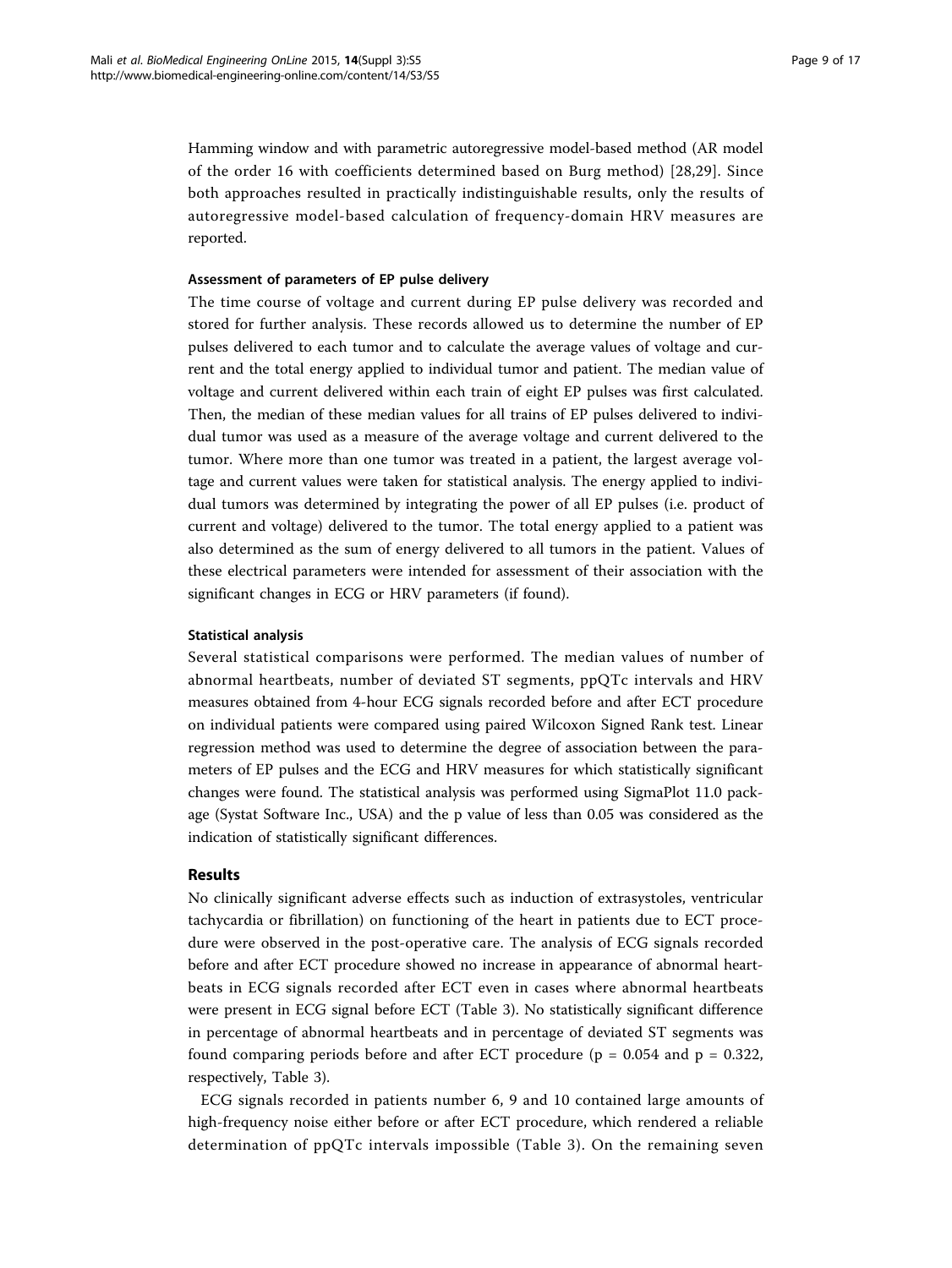| <b>Patient</b><br>number | <b>ECG</b> lead used<br>for analysis<br>before/after<br><b>ECT</b> | Analyzed<br>heartbeat<br>intervals | No. of beats before ECT<br>procedure |             | No. of beats after ECT<br>procedure |        |             |              |
|--------------------------|--------------------------------------------------------------------|------------------------------------|--------------------------------------|-------------|-------------------------------------|--------|-------------|--------------|
|                          |                                                                    |                                    | N                                    | A (%)       | ST (%)                              | N      | A (%)       | ST (%)       |
| 4                        | /                                                                  | NN, ppQTc                          | 14317                                | 12 (0.084)  | 0(0)                                | 14216  | 17 (0.119)  | 0(0)         |
| 5                        | /                                                                  | NN, ppQTc                          | 15722                                | 3(0.019)    | 15692 (99.8)                        | 18112  | 1(0.006)    | 14001 (77.3) |
| 6                        | /                                                                  | <b>NN</b>                          | 13975                                | 309 (2.163) | 0(0)                                | 18271  | 8(0.044)    | 0(0)         |
| 7                        | /                                                                  | NN, ppQTc                          | 16873                                | 20 (0.118)  | 0(0)                                | 18820  | 15 (0.080)  | 2321 (12.3)  |
| 9                        | II/V <sub>6</sub>                                                  | <b>NN</b>                          | 18321                                | 18 (0.098)  | 6915 (37.7)                         | 26047  | 9(0.035)    | 0(0)         |
| 10                       | $V_6/1$                                                            | <b>NN</b>                          | 14785                                | 70 (0.471)  | 0(0)                                | 15202  | 23 (0.151)  | 763 (5.02)   |
| 12                       | $V_6/V_6$                                                          | NN, ppQTc                          | 18825                                | 42 (0.223)  | 0(0)                                | 17764  | 6(0.034)    | 4395 (24.7)  |
| 13                       | /                                                                  | NN, ppQTc                          | 13864                                | 6(0.043)    | 0(0)                                | 19405  | 8(0.044)    | 3209 (16.5)  |
| 14                       | $V_6/V_6$                                                          | NN, ppQTc                          | 13857                                | 135 (0.965) | 10111 (73.0)                        | 16620  | 0(0)        | 7078 (42.6)  |
| 15                       | /                                                                  | NN, ppQTc                          | 17461                                | 25 (0.143)  | 696 (3.99)                          | 26450  | 39 (0.147)  | 25188 (95.3) |
|                          | Summary                                                            |                                    | 158000                               | 640 (0.403) | 33414 (21.1)                        | 190907 | 126 (0.034) | 56955 (29.8) |

<span id="page-9-0"></span>Table 3. Analyzed ECG leads and heartbeat intervals

NN: normal-to-normal heartbeat interval; ppQTc: corrected peak-to-peak QT interval; N: number of heartbeats classified as normal; A: number of heartbeats classified as abnormal; ST: number of heartbeats with ST segment deviation.

patients, the comparison of median values of ppQTc interval before and after intraabdominal ECT indicated no statistically significant difference ( $p = 0.469$ , Table 4).

ECG signals from all 10 patients were included in HRV analysis. The Wilcoxon Signed Rank test showed statistically significant decrease in median values of parameters mean NN interval, LF and nLF, and statistically significant increase in median nHF after intra-abdominal ECT (Table 4). Statistically significant negative linear correlation was found only between changes in the parameter LF and the number of EP pulses applied during EP pulse delivery (p = 0.026; Table [5](#page-10-0)).

# Discussion

The results of our study indicate that intra-abdominal surgery involving ECT of colorectal liver metastases was associated with only minor and clinically irrelevant changes

| <b>Evaluated parameters</b> | Median change | Percentile | p        |       |
|-----------------------------|---------------|------------|----------|-------|
|                             |               | 25%        | 75%      |       |
| mean ppQTc [ms]             | $-5.03$       | $-17.40$   | 2.45     | 0.469 |
| mean NN [ms]                | $-161.00$     | $-260.66$  | $-25.05$ | 0.020 |
| SDNN [ms]                   | $-11.05$      | $-18.09$   | $-3.12$  | 0.131 |
| SDSD [ms]                   | $-3.86$       | $-11.26$   | 0.272    | 0.232 |
| RMSSD [ms]                  | $-3.85$       | $-11.24$   | 0.275    | 0.232 |
| pNN50 [%]                   | $-0.18$       | $-1.50$    | 0.00     | 0.461 |
| SD1 [ms]                    | $-2.73$       | $-7.96$    | 0.19     | 0.232 |
| SD <sub>2</sub> [ms]        | $-15.95$      | $-26.43$   | $-3.52$  | 0.065 |
| SD1/SD2                     | 0.01          | $-0.11$    | 0.12     | 0.695 |
| LF $\text{[ms}^2\text{]}$   | $-93.15$      | $-303.13$  | $-30.15$ | 0.049 |
| HF $\text{[ms}^2\text{]}$   | $-9.93$       | $-49.76$   | 38.86    | 0.625 |
| $nLF$ [n.u.]                | $-12.56$      | $-16.81$   | $-10.49$ | 0.049 |
| nHF [n.u.]                  | 12.56         | 10.49      | 16.81    | 0.049 |
| LF/HF                       | $-1.04$       | $-3.26$    | $-0.90$  | 0.432 |

Table 4. Median changes in ECG and HRV parameters after ECT

Definitions of parameters are given in Table 2. Statistical significance of the change is presented in the right-most column (Wilcoxon signed rank test).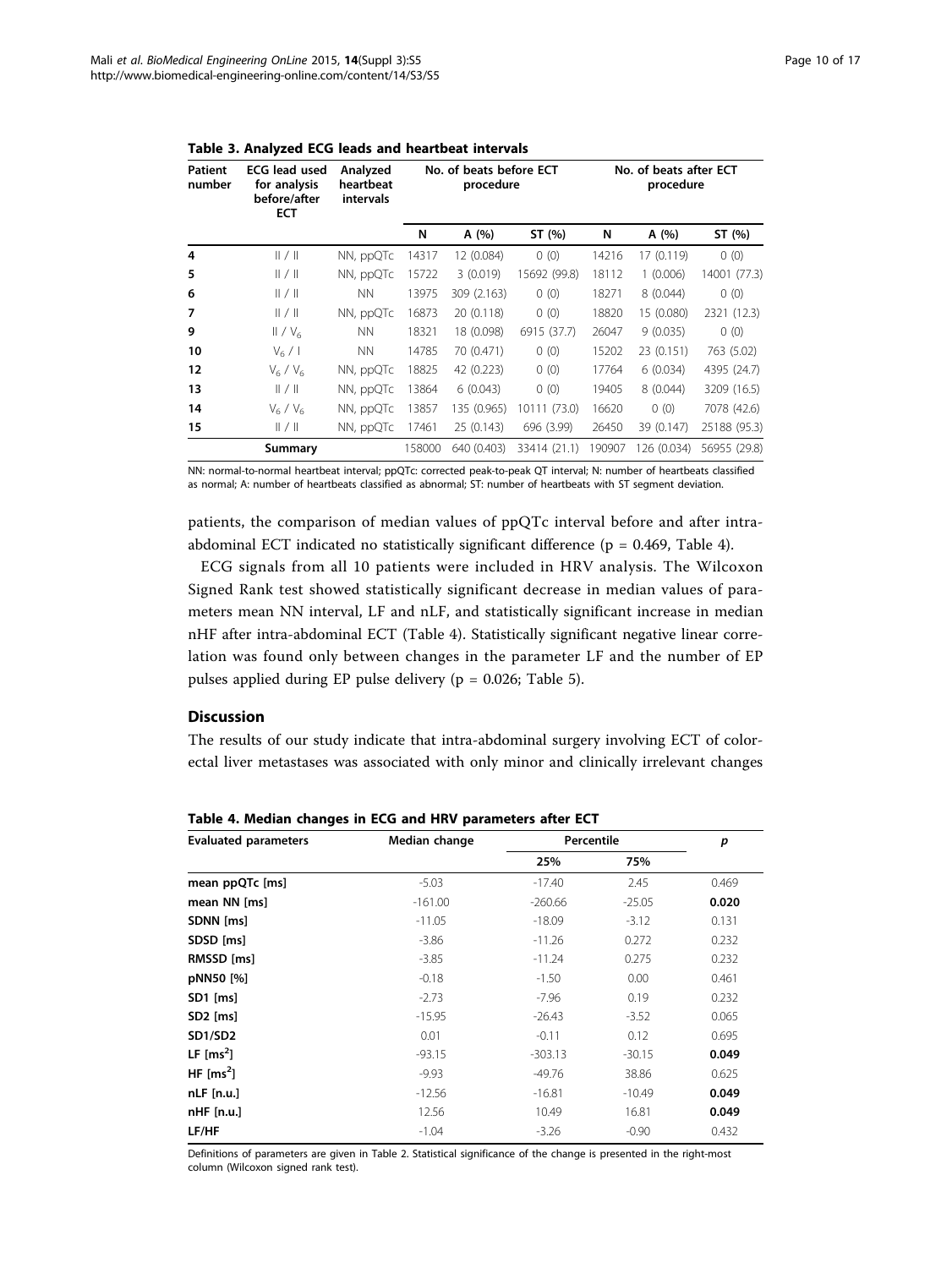| Compared<br>parameters | No. of delivered<br>EP pulses | Average U applied<br>to tumors | Average I applied<br>to tumors | Total energy applied<br>to patient |
|------------------------|-------------------------------|--------------------------------|--------------------------------|------------------------------------|
| ∆ mean NN              | 0.919                         | 0.399                          | 0.210                          | 0.154                              |
| ΔLF                    | 0.026                         | 0.315                          | 0.522                          | 0.953                              |
| Δ nLF                  | 0.239                         | 0.616                          | 0.271                          | 0.060                              |
| $\Delta$ nHF           | 0.239                         | 0.616                          | በ 271                          | 0.060                              |

<span id="page-10-0"></span>Table 5. Correlation between changes in the ECG and HRV parameters and the EP pulse delivery parameters

Correlation was evaluated for ECG and HRV parameters with statistically significant change after ECT from Table 4. Values of  $p$  (statistical significance of the correlation) are given in the table.

in functioning of the heart detected in early post-operative care and as such presented no life threat for the patients. No major changes in functioning of the heart such as rhythm changes (i.e., increased induction of abnormal heartbeats, ventricular tachycardia or fibrillation) or pathological morphological changes (e.g., ST segment changes) that would suggest myocardial ischemia were found in ECG signals.

According to the literature, surgery and anesthesia produce a stress response characterized by increased sympathetic and hormonal activity which may predispose the patient to arrhythmias [\[30](#page-15-0)]. Post-operative arrhythmias are thus quite common and affect about 7% of patients that underwent major non-cardiothoracic surgery. Post-operative arrhythmias occur more commonly in older patients, most often in the first four days after surgery and are frequently associated with other underlying complications [[33-35\]](#page-15-0). In addition, EP pulses alone delivered to tissue located near the heart can induce abnormal heartbeats, even if EP pulses are synchronized with the refractory period of the cardiac cycle [\[7](#page-14-0),[8](#page-14-0)[,36\]](#page-15-0). The cardiotoxicity of bleomycin, the chemotherapeutic drug used in intra-abdominal ECT, can also provoke changes in ECG often manifested as an appearance of or an increase in the incidence of premature atrial contractions, or as appearance of supraventricular tachycardia, sinus bradycardia or other conduction abnormalities [[37\]](#page-15-0). However, the abnormal heartbeats caused by bleomycin are of transient nature, occurring during and shortly after the drug administration, and would be expected to disappear by the night time period for which the effects of ECT procedure on ECG were evaluated in our study. The frequency of abnormal heartbeats was not increased after ECT procedure (Table [3](#page-9-0)), which suggests that ECT procedure on its own did not induce additional postoperative arrhythmias.

EP pulses delivered in immediate vicinity of the heart could potentially cause structural changes in myocardium and consequently induce myocardial ischemia. The myocardial ischemia can be detected by analysis of changes in ST segment level, by blood test of values of biomarkers of myocardial necrosis (such as cTn, CK-MB) and by cardiac imaging [\[38](#page-15-0)]. Minor or early stage of myocardial ischemia can be detected with blood tests, whereas major or late stage myocardial ischemia can be detected also from ECG. Changes in ST segment level were clearly documented after cardioversion and defibrillation [[39](#page-15-0)-[45](#page-15-0)], and were recognized to be a transient phenomenon (lasting between a few seconds to 24 hours) and not associated with structural changes of myocardium. Our results show no statistically significant change in proportion of heartbeats with changes in ST segment level in ECG signals recorded after ECT procedure. We can thus conclude that ECT procedure had no effects resulting in ST segment changes that would suggest the presence of major myocardial ischemia. In the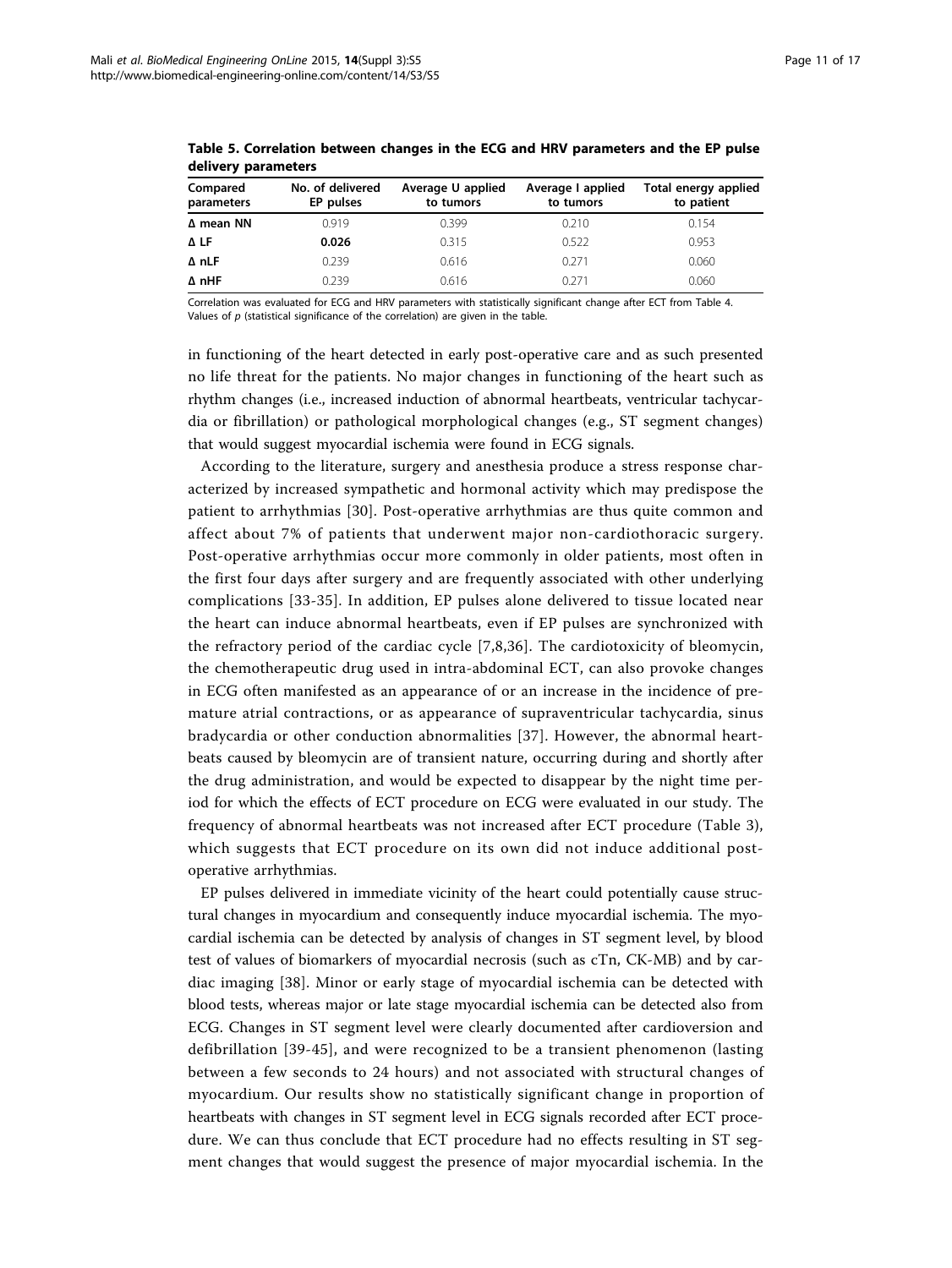future blood tests of cardiac biomarkers could be included in evaluations to investigate potential early stage myocardial ischemia caused by EP pulses.

Heart rate variability (HRV) analysis is a method for studying the physiological mechanisms responsible for the control of heart rate, in which the autonomic nervous system appears to play the primary role. HRV measures strongly depend on conditions under which ECG signals are recorded and are affected by numerous physiological factors modulating the normal rhythm of the heart (such as age and gender of the patient, blood pressure, drugs taken, presence of heart diseases, diabetes, renal failure, surgical procedure, pain, stress, smoking, alcohol consumption, exercise and sleep) [[28,29,46](#page-15-0)]. When HRV measures are derived from stable ECG signals recorded under controlled, resting conditions, it is suggested that HRV measures are reliable metrics that can provide information of the degree of autonomic modulation of the heart [\[47](#page-15-0)].

There are many factors that can directly or indirectly affect the autonomic nervous system. In addition, any factors that change properties of the heart itself can also have an effect on the heart rate [[48](#page-15-0)]. Even though the direct effects of EP pulses used in ECT on the autonomic nervous system were not expected, we performed HRV analysis on the recorded signals to evaluate changes in the parameters of HRV induced by the entire procedure, and to see if there were any changes not consistent with the known effects of either post-surgical stress response or the drugs (especially anesthetics and analgesics) used in postoperative treatment.

In our study, ECG signals recorded in the same night-time window when patients were resting (from 0:00 to 4:00 a.m.) were chosen for evaluation of HRV before and after ECT procedure in order to exclude the influence of circadian variation and patient's activity on HRV. Because HRV measures were compared for each patient before and after ECT procedure (self-control), age and gender dependence of HRV was minimized. None of the patients had clinically significant pre-existing cardiac conditions (Table [1\)](#page-3-0) - more detailed patient information can be found in Edhemovic et al. [[6\]](#page-14-0). As far as the ECT procedure was concerned, all patients received the same type of treatment: the same type of anesthesia and analgesia were used during surgery; the same type of surgical intervention was performed; similar duration of the procedure (between 6 and 8 hours); ECT was performed with intravenously administered bleomycin; and patients were exposed to similar pre- and post-operative care. HRV analysis showed statistically significant change in median values of three HRV parameters (Table [4](#page-9-0)). These effects could be attributed either to the effect of anesthesia, ECT itself, post-operative drugs, and post-operative stress and pain response or to a combination of these factors.

Induction and maintenance of general anesthesia with sevoflurane and  $N_2O$  are known to cause a decrease in both the LF and HF components of the HRV power spectra [[49-54\]](#page-15-0). The degree of change tends to depend on the concentration of sevoflurane being used [\[51](#page-15-0)]. The recovery period of HRV after general anesthesia with sevoflurane was reported to be short (from 30 to 180 minutes) [\[50,53,55\]](#page-15-0). The time interval between the end of surgical procedure and the time period from which the ECG record was taken for analysis was about 10 hours. It is therefore reasonable to assume that the effects of inhalation anesthesia on HRV had been eliminated by then.

Delivery of EP pulses could also contribute to an increased heart rate but such effects are reported to be only transient and were thus not expected to be present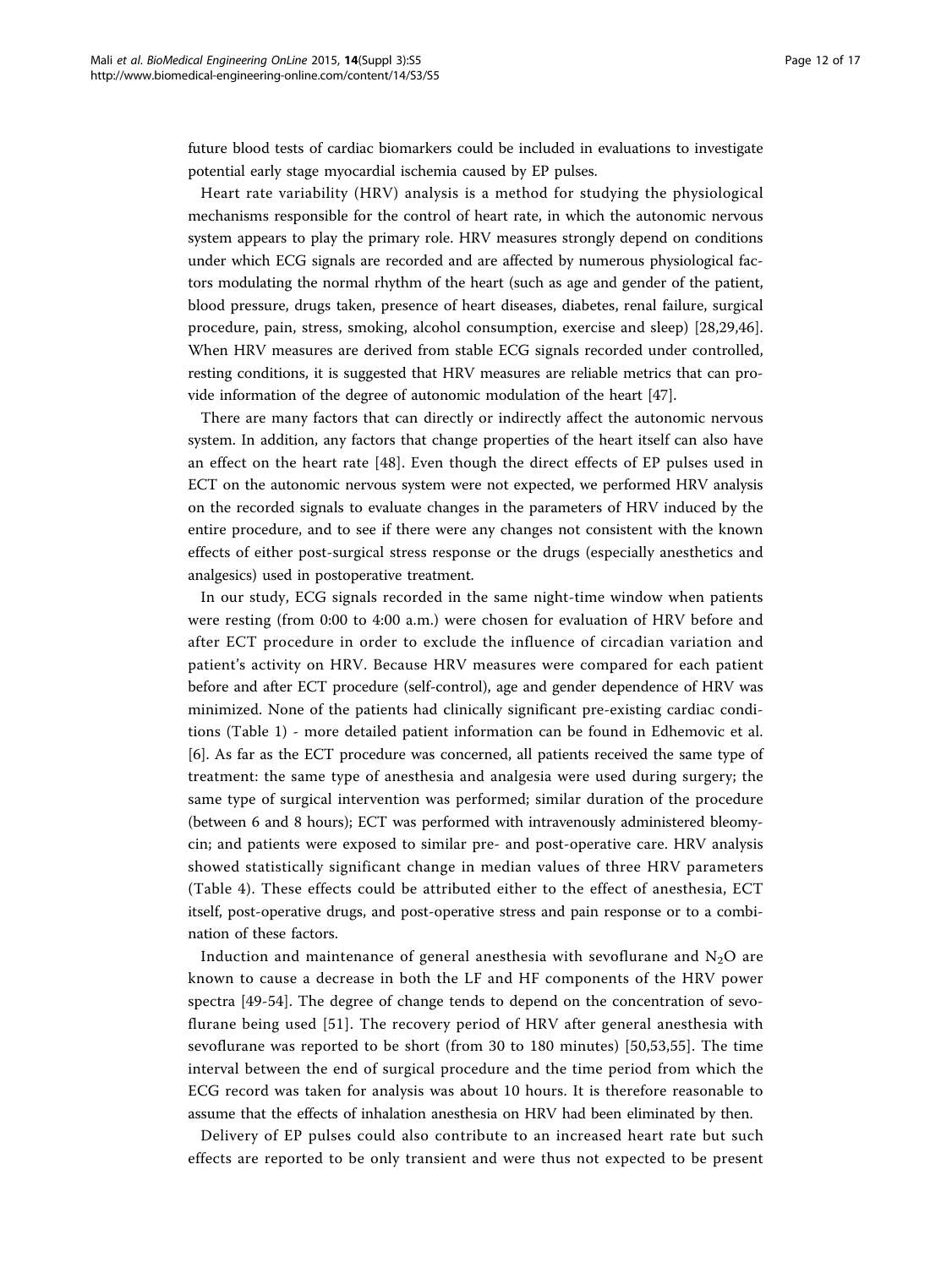during the night-time after ECT procedure [[56](#page-15-0)]. Interestingly, our results showed an unexplained statistically significant negative correlation between changes in the LF component of HRV and the number of EP pulses delivered to the patients (Table [5\)](#page-10-0).

Epidural anesthesia decreases blood pressure and may be accompanied by a decrease in heart rate. The principal mode of action of epidural blockade is prevention of sympathetic outflow [[57\]](#page-16-0). High thoracic epidural anesthesia (TEA) on level T1-T5 blocks the cardiac afferent and efferent sympathetic fibers with loss of chronotropic and inotropic drive to the myocardium [\[58](#page-16-0)]. In our patients epidural catheter was inserted at T8-T12. TEA at this level has been shown to have several benefits, including improved recovery after major abdominal surgery [[59\]](#page-16-0). Epidural anesthesia restricted to the level of the low thoracic and lumbar region (T5-L4) results in a peripheral sympathetic blockade with vascular dilatation in the pelvis and lower limbs. Licker and his colleagues found that immediately after the operation with high TEA the total HRV and both LF the HF components (as well as LF/HF ratio) were significantly decreased with only the HF component returning to nearly pre-operation level within less than 24 hours [[60\]](#page-16-0). Similarly, Jideus et al. found that the HRV variable expressing sympathetic activity was significantly lower and that the postoperative increase in heart rate was less pronounced in the high-TEA group than in the control group after surgery [[61](#page-16-0)]. In our study low TEA was used and thus we achieved splanchnic sympathetic block, the intention was therefore not to influence cardiac sympathetic fibers directly. However, some cranial spread of local anesthetic almost certainly occurred, especially because we used low concentration of levobubivacaine with relative high volumes of injectate. It has been found that low TEA (at T8/9) has indeed considerable cranial spread and that this spread is even more extensive in the elderly and with higher volumes of injectate [[62\]](#page-16-0). In addition, our low TEA also resulted in sympathetic block of adrenal catecholamine release. All this means that our observations of the decrease in the LF component and lack of decrease in the HF component of HRV 10-12 hours after the operation were consistent with the known effects of thoracic epidural anesthesia and analgesia.

To avoid hypotension we used vassopresor norepinephrine at low infusion rates  $(0.01 - 0.2 \mu g/kg/min)$  in postoperative care. Norepinephrine vascular effects in the doses normally used clinically result from the simultaneous stimulation of alpha and beta adrenergic receptors in the heart and vascular system. This results in an increase in the force (and in the absence of vagal inhibition, in the rate) of myocardial contraction. Intravenous administration of norepinephrine results in intense vasoconstriction and results in increase arterial pressure. The increase in blood pressure may cause a reflex decrease in the heart rate [\[63,64](#page-16-0)]. Schächinger et al. found in their study on healthy volunteers a significant decrease in the LF component of HRV (they did not evaluate the HF component) and in the heart rate with norepinephrine infusion at 0.02-0.1 µg/kg/min [[65](#page-16-0)]. Tulppo et al on the other hand found in their study on healthy volunteers a significant increase in the HF component of HRV, no change in LF component and a decrease in the heart rate with norepinephrine infusions at 0.05-0.15 µg/kg/min [[66](#page-16-0)]. In our study the LF component of HRV was decreased, which is in agreement with the results of Schächinger et al., but the heart rate was increased. The decrease of the heart rate that could be expected as a reflex reaction to norepinephrine infusion was most likely offset by the complex post-surgical stress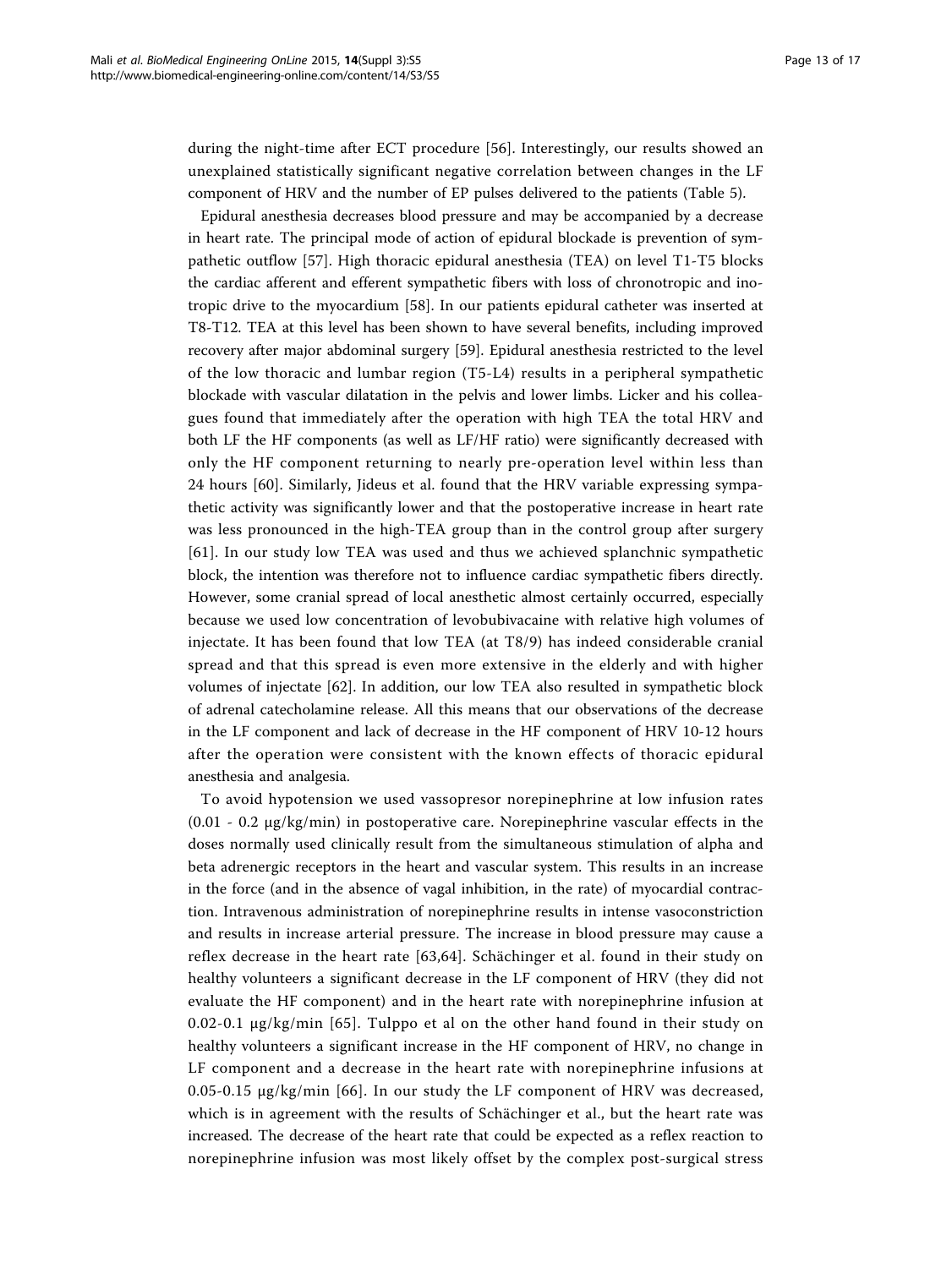response in our patients. In fact, tachycardia is one of many typical symptoms of the stress response encountered in early postoperative intensive care [[67\]](#page-16-0).

According to the literature, analgesics given in post-operative care, especially opioids, depress the LF component more than the HF component of the HRV spectrum, and therefore reduce the LF/HF ratio, suggesting an increased parasympathetic dominance in the HRV activity 529 [[68](#page-16-0)]. Therefore, the observed significant decrease of LF and nLF component (estimates of long-term HRV) after ECT procedure in our study were most likely due to several analgesics (piritramide, sufentanil, metamizole) and local anesthetics administered to patients in post-operative care.

Surgical pain and post-operative pain is known to trigger autonomic nervous and endocrine responses, which can be manifested also as accelerated heart rate [[56,](#page-15-0)[69](#page-16-0)]. Consequently, shortened NN intervals and elevation of the LF component were detected, but SDNN, HF, and total power of HRV were not found to be affected by the pain [\[56](#page-15-0)[,69,70](#page-16-0)]. In our study, statistically significant decrease in mean NN interval after ECT procedure was detected but no elevation of the LF component was found, therefore, the heart rate was probably not increased due to post-operative pain.

# Conclusions

Intra-abdominal surgery involving ECT of colorectal liver metastases with synchronized delivery of EP pulses does not present any life threat for the patient. Namely, no major changes in functioning of the heart such as rhythm changes (i.e., increased induction of abnormal heartbeats, ventricular tachycardia or fibrillation) or pathological morphological changes (e.g., changes in ST segment level) due to ECT procedure were found in ECG signals recorded during early post-operative care. The probability for complications could increase when using EP pulses of longer durations or larger number of pulses of increased pulse repetition frequency and/or in the treatment of tumors in the immediate vicinity of the heart. Statistically significant although clinically irrelevant differences in some HRV measures after ECT procedure were identified but they can be explained by the known effects of post-operative drugs. In order to distinguish the effects of ECT itself from those of post-operative drugs, the ECG recordings before and after a similar surgical procedure but without ECT would be required, preferably obtained from the same patients on which the ECT has been performed during a previous surgical procedure. However, cases where a surgical procedure involving intraabdominal ECT is followed by a similar surgical procedure without ECT are rare and were not available for this study. In addition, for reliable investigation of influence of different parameters of EP pulse delivery (such as number of delivered EP pulses, voltage, current and energy), a detailed data about distance between location of EP pulse delivery and the heart would also be needed.

#### List of abbreviations

ECT: electrochemotherapy EP: electroporation ECG: electrocardiogram HRV: heart rate variability TEA: thoracic epidural anesthesia PCA : patient controlled analgesia

#### Competing interests

D. Miklavcic holds patents of which some have been licensed to IGEA SpA, Italy, the producer of a clinical device for electrochemotherapy used in this study. He also consults for IGEA SpA. Other authors declare no conflict of interest.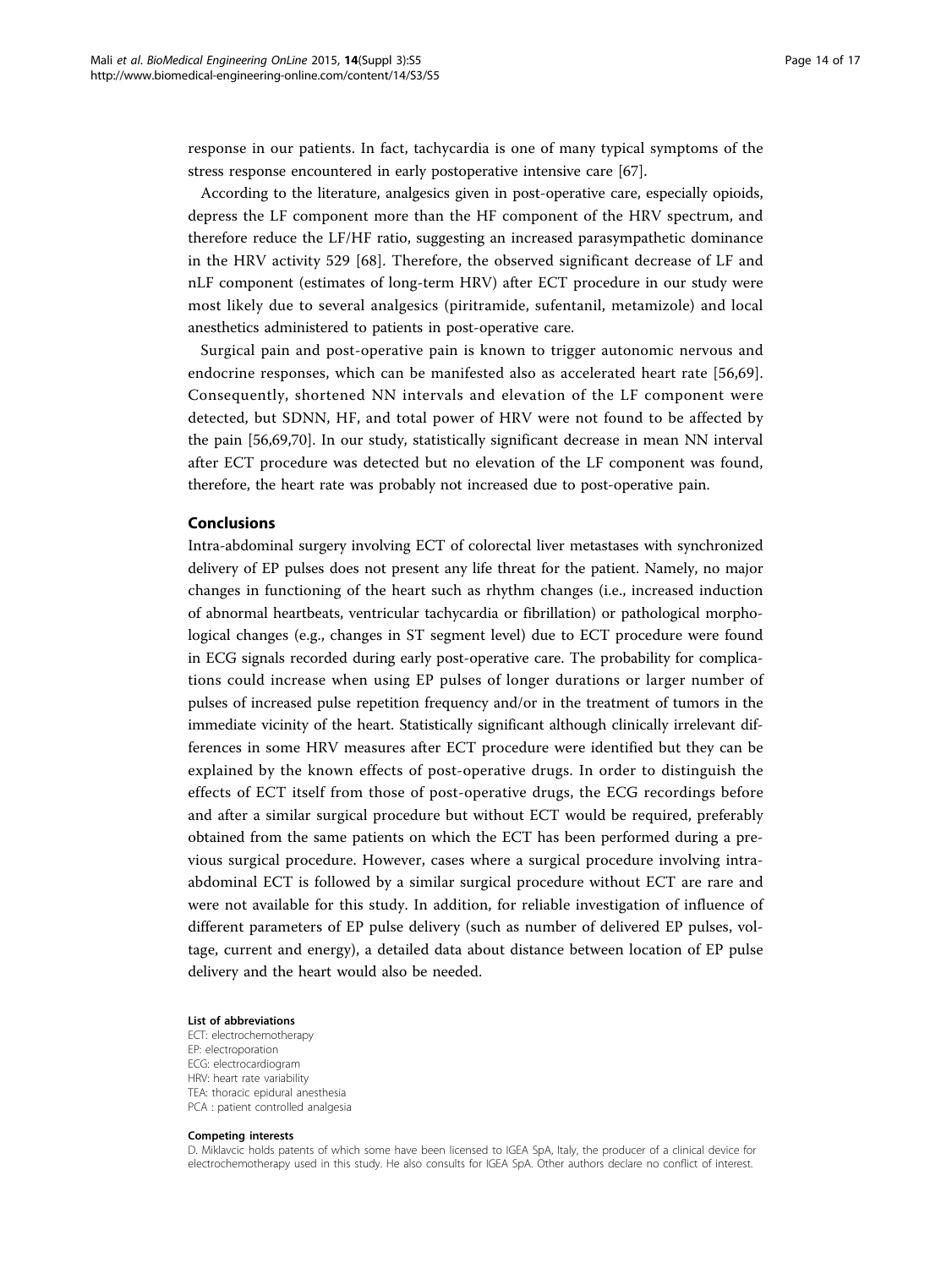#### <span id="page-14-0"></span>Authors' contributions

BM collected and analyzed the ECG data and drafted the manuscript. VG was cardiology consultant. IE and EB were the main surgeons performing ECT in the study. MC helped to draft the paper. GS coordinated clinical parts of the study. BS was anesthesiology consultant. DM conceived the study and helped to draft and finalize the manuscript. TJ supervised and helped in collection and analysis of ECG signals and manuscript drafting and finalized the manuscript. All authors read and approved the final version of the manuscript.

#### Acknowledgements

This research was financed by the Research Agency of the Republic of Slovenia (grants P2-0249, P3-0003 and J3-5505) and conducted within the scope of the EBAM European Associated Laboratory (LEA). Part of this work was supported by the networking activities of COST Action TD1104 "European network for development of electroporation-based technologies and treatments [\(www.electroporation.net](www.itksnap.org) )".

#### Declarations

Publication costs for this article were funded by the Research Agency of the Republic of Slovenia. This article has been published as part of BioMedical Engineering OnLine Volume 14 Supplement 3, 2015: Select articles from the 6th European Conference of the International Federation for Medical and Biological Engineering (MBEC 2014). The full contents of the supplement are available online at [http://www.biomedical-engineering-online.com/](www.electroporation.net) [supplements/14/S3](www.electroporation.net).

#### Authors' details <sup>1</sup>

University of Ljubljana, Faculty of Electrical Engineering, Trzaska cesta 25, SI-1000 Ljubljana, Slovenia. <sup>2</sup>University Medical Center Ljubljana, Zaloska cesta 2, SI-1000 Ljubljana, Slovenia. <sup>3</sup>Institute of Oncology Ljubljana, Zaloska cesta 2 SI-1000 Ljubljana, Slovenia.

#### Published: 27 August 2015

#### References

- 1. Soden DM, Larkin JO, Collins CG, Tangney M, Aarons S, Piggott J, et al: Successful application of targeted electrochemotherapy using novel flexible electrodes and low dose bleomycin to solid tumours. Cancer Lett 2006, 232(2):300-310.
- 2. Miklavcic D, Snoj M, Zupanic A, Kos B, Cemazar M, Kropivnik M, et al: Towards treatment planning and treatment of deep-seated solid tumors by electrochemotherapy. Biomed Eng Online 2010, 9:10.
- 3. Mahmood F, Gehl J: Optimizing clinical performance and geometrical robustness of a new electrode device for intracranial tumor electroporation. Bioelectrochemistry 2011, 81](1):10-16.
- 4. Agerholm-Larsen B, Iversen HK, Ibsen P, Moller JM, Mahmood F, Jensen KS, Gehl J: Preclinical validation of electrochemotherapy as an effective treatment for brain tumors. Cancer Res 2011, 71(1):3753-3762.
- 5. Edhemovic I, Gadzijev EM, Brecelj E, Miklavcic D, Kos B, Zupanic A, et al: Electrochemotherapy: a new technological approach in treatment of metastases in the liver. Technol Cancer Res Treat 2011, 10(5):475-485.
- 6. Edhemovic I, Brecelj E, Gasljevic G, Marolt Music M, Gorjup V, Mali B, et al: Intraoperative electrochemotherapy of colorectal liver metastases. J Surg Oncol 2014, 110(3):320-327.
- 7. Ball C, Thomson KR, Kavnoudias H: Irreversible electroporation: a new challenge in "out of operating theater" anesthesia. Anesth Analg 2010, 110(5):1305-1309.
- 8. Deodhar A, Dickfeld T, Single GW, Hamilton WC, Thornton RH, Sofocleous CT, et al: Irreversible electroporation near the heart: ventricular arrhythmias can be prevented with ECG synchronization. Am J Roentgenol 2011, 196(3): W330-W335.
- 9. Onik G, Mikus P, Rubinsky B: Irreversible electroporation: Implications for prostate ablation. Technol Cancer Res Treat 2007, 6(4):295-300.
- 10. Pech M, Janitzky A, Wendler JJ, Strang C, Blaschke S, Dudeck O, et al: Irreversible electroporation of renal cell carcinoma: a first-in-man phase I clinical study. Cardiovasc Intervent Radiol 2011, 34(1):132-138.
- 11. Tracy CR, Kabbani W, Cadeddu JA: Irreversible electroporation (IRE): a novel method for renal tissue ablation. BJU Int 2011, 107(12):1982-1987.
- 12. Hojman P: Basic principles and clinical advancements of muscle electrotransfer. Curr Gene Ther 2010, 10(2):128-38.
- 13. Charpentier KP, Wolf F, Noble L, Winn B, Resnick M, Dupuy DE: Irreversible electroporation of the pancreas in swine: a pilot study. HPB (Oxford) 2010, 12(5):348-351.
- 14. Linnert M, Iversen HK, Gehl J: Multiple brain metastases current management and perspectives for treatment with electrochemotherapy. Radiol Oncol 2012, 46(4):271-278.
- 15. Miklavcic D, Sersa G, Brecelj E, Gehl J, Soden D, Bianchi G, et al: Electrochemotherapy: technological advancements for efficient electroporation-based treatment of internal tumors. Med Biol Eng Comput 2012, 50(12):1213-1225.
- 16. Miklavcic D, Mali B, Kos B, Heller R, Sersa G: Electrochemotherapy: from the drawing board into medical practice. Biomed Eng Online 2014, 13:29.
- 17. Scheffer HJ, Nielsen K, de Jong MC, van Tilborg AA, Vieveen JM, Bouwman AR, et al: Irreversible electroporation for nonthermal tumor ablation in the clinical setting: a systematic review of safety and efficacy. J Vasc Interv Radiol 2014, 25(7):997-1011.
- 18. Yarmush ML, Golberg A, Sersa G, Kotnik T, Miklavcic D: Electroporation-based technologies for medicine: principles, applications, and challenges. Annu Rev Biomed Eng 2014, 16:295-320.
- 19. Corovic S, Lackovic I, Sustaric P, Sustar T, Rodic T, Miklavcic D: Modeling of electric field distribution in tissues during electroporation. Biomed Eng Online 2013, 12:16.
- 20. Thomson KR, Cheung W, Ellis SJ, Federman D, Kavnoudias H, Loader-Oliver D, et al: Investigation of the safety of irreversible electroporation in humans. J Vasc Interv Radiol 2011, 22(5):611-621.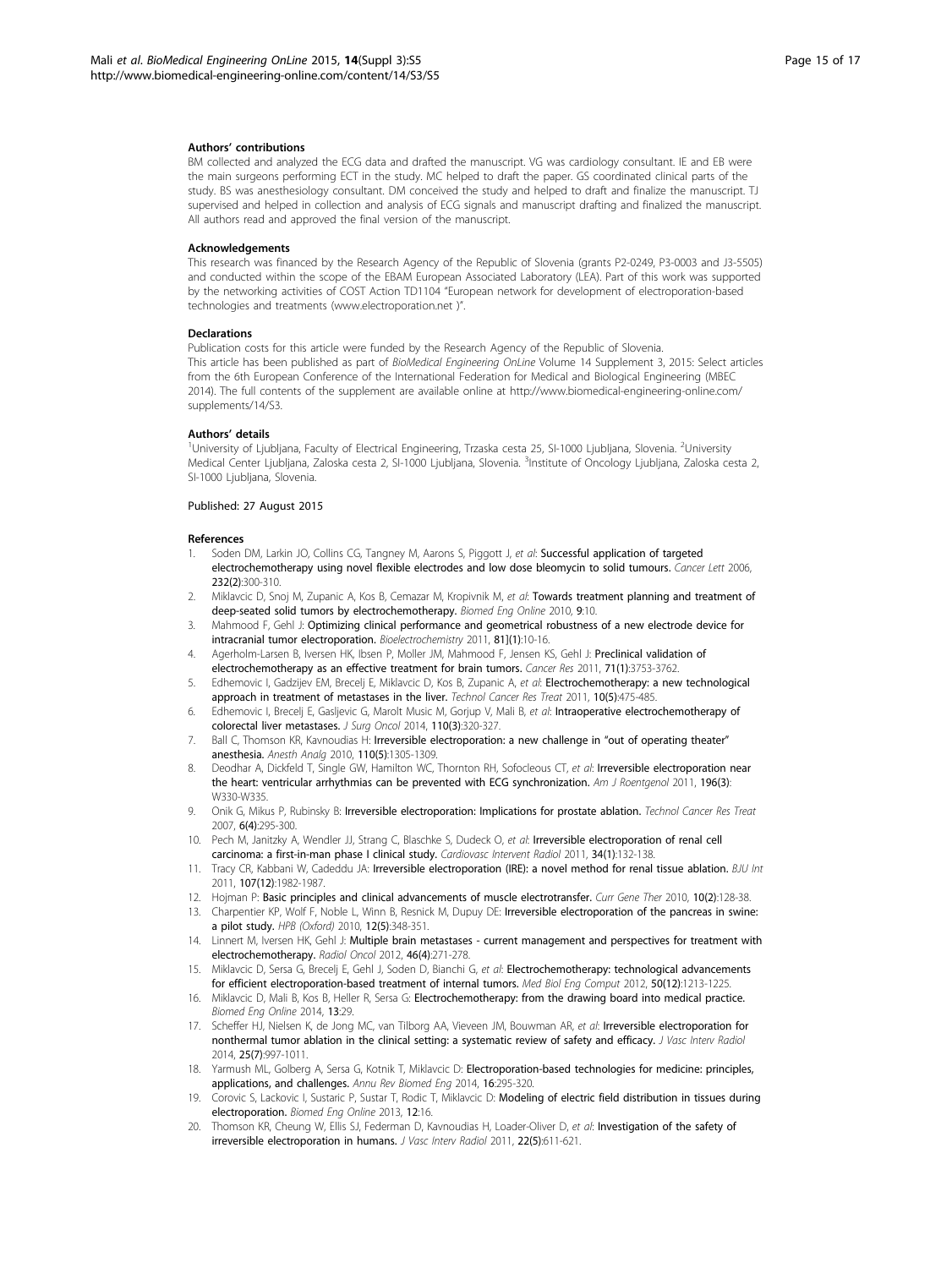- <span id="page-15-0"></span>21. Cannon R, Ellis S, Hayes D, Narayanan G, Martin RC II: Safety and early efficacy of irreversible electroporation for hepatic tumors in proximity to vital structures. J Surg Oncol 2013, 107(5):544-549.
- 22. Thomson Kenneth: Human experience with irreversible electroporation. In Irreversible Electroporation. Berlin-Heidelberg, Springer;Rubinski B 2010:249-254.
- 23. Kos B, Zupanic A, Kotnik T, Snoj M, Sersa G, Miklavcic D: Robustness of treatment planning for electrochemotherapy of deep-seated tumors. J Membr Biol 2010, 236(1):147-153.
- 24. Pavliha D, Kos B, Marcan M, Zupanic A, Sersa G, Miklavcic D: Planning of Electroporation-Based Treatments Using Web-Based Treatment-Planning Software. J Membr Biol 2013, 246(11):833-842.
- 25. Pavliha D, Music MM, Sersa G, Miklavcic D: Electroporation-Based Treatment Planning for Deep-Seated Tumors Based on Automatic Liver Segmentation of MRI Images. PLoS ONE 2013, 8(8):e69068.
- 26. Mali B, Jarm T, Jager F, Miklavcic D: An algorithm for synchronization of in vivo electroporation with ECG. J Med Eng Technol 2005, 29(6):288-296.
- 27. Mali B, Jarm T, Corovic S, Paulin-Kosir M, Cemazar M, Sersa G, Miklavcic D: The effect of electroporation pulses on functioning of the heart. Med Biol Eng Comput 2008, 46(8):745-757.
- 28. Task Force of The European Society of Cardiology and The North American Society of Pacing and Electrophysiology: Heart rate variability. Standards of measurement, physiological interpretation, and clinical use. Eur Heart J 1996, 17(3):354-381.
- 29. Rajendra Acharya U, Paul Joseph K, Kannathal N, Lim CM, Suri JS: Heart rate variability: a review. Med Biol Eng Comput 2006, 44(12):1031-1051.
- 30. Salo MA, Huikuri HV, Seppänen T: Ectopic beats in heart rate variability analysis: effects of editing on time and frequency domain measures. Ann Noninvasive Electrocardiol 2001, 6(1):5-17
- 31. Mali B, Zulj S, Magjarevic R, Miklavcic D, Jarm T: Matlab-based tool for ECG and HRV analysis. Biomed Signal Process Control 2014, 10:108-116.
- 32. Lippman N, Stein KM, Lerman BB: Comparison of methods for removal of ectopy in measurement of heart rate variability. Am J Physiol 1994, 267(1 Pt 2): H411-H418.
- 33. Furuya K, Shimizu R, Hirabayashi Y, Ishii R, Fukuda H: Stress hormone responses to major intra-abdominal surgery during and immediately after sevoflurane-nitrous oxide anaesthesia in elderly patients. Can J Anaesth 1993, 40(5 Pt 1):435-439.
- 34. Walsh SR, Oates JE, Anderson JA, Blair SD, Makin CA, Walsh CJ: Postoperative arrhythmias in colorectal surgical patients: incidence and clinical correlates. Colorectal Dis 2006, 8(3):212-216.
- 35. Walsh SR, Tang T, Wijewardena C, Yarham SI, Boyle JR, Gaunt ME: Postoperative Arrhythmias in General Surgical Patients. Ann R Coll Surg Engl 2007, 89(2):91-95.
- 36. Lavee J, Onik G, Mikus P, Rubinsky B: A novel nonthermal energy source for surgical epicardial atrial ablation: Irreversible electroporation. Heart Surg Forum 2007, 10(2):E162-E167.
- 37. Villani F, Misrachi D, Galimberti M: Cardiac-arrhythmia and ischemic events after combination chemotherapy for testicular cancer. Eur Heart J 1994, 15(11):1533-1536.
- 38. Thygesen K, Alpert JS, Jaffe AS, Simoons ML, Chaitman BR, White HD, et al: Third universal definition of myocardial infarction. J Am Coll Cardiol 2012, 60(16):1581-1598.
- 39. Chun PK, Davia JE, Donohue DJ: ST-segment elevation with elective DC cardioversion. Circulation 1981, 63(1):220-224.
- 40. Jones JL, Jones RE: Decreased defibrillator-induced dysfunction with biphasic rectangular waveforms. Am J Physiol 1984, 247(5 Pt 2):H792-796.
- Eysmann SB, Marchlinski FE, Buxton AE, Josephson ME: Electrocardiographic changes after cardioversion of ventricular arrhythmias. Circulation 1986, 73(1):73-81.
- 42. Van Gelder IC, Crijns HJ, Van der Laarse A, Van Gilst WH, Lie KI: Incidence and clinical significance of ST segment elevation after electrical cardioversion of atrial fibrillation and atrial flutter. Am Heart J 1991, 121(1 Pt 1):51-56.
- 43. Reddy RK, Gleva MJ, Gliner BE, Dolack GL, Kudenchuk PJ, Poole JE, Bardy GH: Biphasic transthoracic defibrillation causes fewer ECG ST-segment changes after shock. Ann Emerg Med 1997, 30(2):127-134.
- 44. Kok LC, Mitchell MA, Haines DE, Mounsey JP, DiMarco JP: Transient ST elevation after transthoracic cardioversion in patients with hemodynamically unstable ventricular tachyarrhythmia. Am J Cardiol 2000, 85(7):878-881.
- 45. Wang K, Asinger RW, Marriott HJ: ST-segment elevation in conditions other than acute myocardial infarction. N Engl J Med 2003, 349(22):2128-2135.
- 46. Berntson GG, Bigger JT Jr, Eckberg DL, Grossman P, Kaufmann PG, Malik M, et al: Heart rate variability: origins, methods, and interpretive caveats. Psychophysiology 1997, 34(6):623-648.
- 47. Sandercock GR, Bromley PD, Brodie DA: The reliability of short-term measurements of heart rate variability. Int J Cardiol 2005, 103(3):238-247.
- 48. Rauber M, Bilban M, Starc R: Occupational stress and heart rate variability. Zdravniski Vestnik 2015, 84(1):47-58.
- 49. Latson TW, McCarroll SM, Mirhej MA, Hyndman VA, Whitten CW, Lipton JM: Effects of three anesthetic induction techniques on heart rate variability. J Clin Anesth 1992, 4(4):265-276.
- 50. Donchin Y, Feld JM, Porges SW: Respiratory sinus arrhythmia during recovery from isoflurane-nitrous oxide anesthesia. Anesth Analg 1985, 64(8):811-815.
- 51. Nakatsuka I, Ochiai R, Takeda J: Changes in heart rate variability in sevoflurane and nitrous oxide anesthesia: effects of respiration and depth of anesthesia. J Clin Anesth 2002, 14(3):196-200.
- 52. Kanaya N, Hirata N, Kurosawa S, Nakayama M, Namiki A: Differential effects of propofol and sevoflurane on heart rate variability. Anesthesiology 2003, 98(1):34-40.
- 53. Tanaka M, Nishikawa T: The concentration-dependent effects of general anesthesia on spontaneous baroreflex indices and their correlations with pharmacological gains. Anesth Analg 2005, 100(5):1325-1332.
- 54. Mazzeo AT, La Monaca E, Di Leo R, Vita G, Santamaria LB: Heart rate variability: a diagnostic and prognostic tool in anesthesia and intensive care. Acta Anaesthesiol Scand 2011, 55(7):797-811.
- 55. Fujisawa T, Miyamoto E, Takuma S, Shibuya M, Kurozumi A, Kimura Y, et al: Recovery of dynamic balance after general anesthesia with sevoflurane in short-duration oral surgery. J Anesth 2009, 23(1):57-60.
- 56. Terkelsen AJ, Mølgaard H, Hansen J, Andersen OK, Jensen TS: Acute pain increases heart rate: differential mechanisms during rest and mental stress. Auton Neurosci 2005, 121(1-2):101-109.